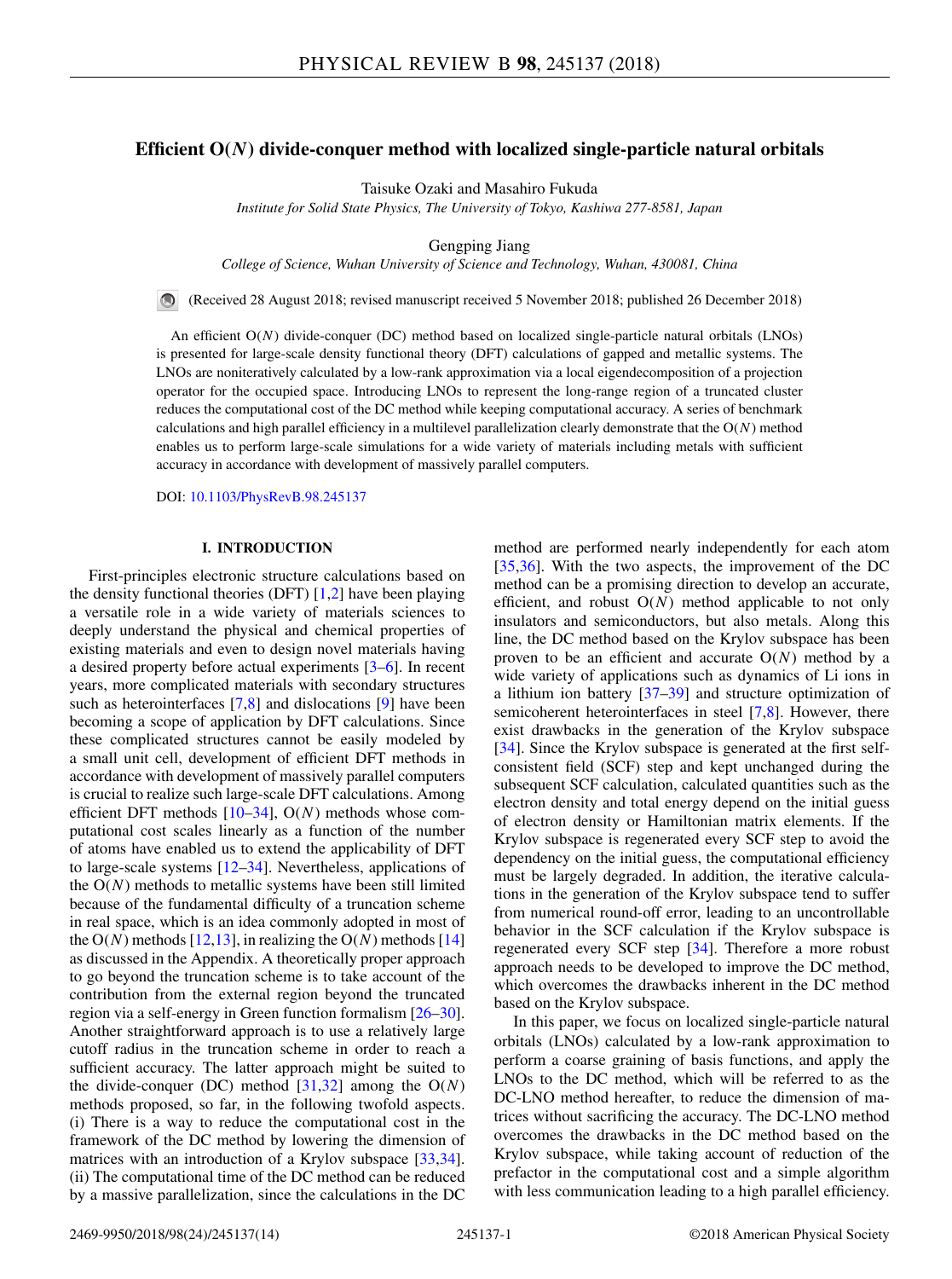<span id="page-1-0"></span>A series of benchmark calculations clearly demonstrates that the DC-LNO method is an accurate, efficient, and robust O(*N*) method applicable to not only insulators and semiconductors, but also metals in step with recent development of massively parallel computers.

The paper is organized as follows. In Sec. II, we propose a method to generate LNOs, and present the DC-LNO method as an extension of the DC method. In Sec. [III,](#page-4-0) the implementations of the method are discussed in detail. In Sec. [IV,](#page-4-0) a series of benchmark calculations is presented. In Sec. [V,](#page-9-0) we summarize the theory of the DC-LNO method and numerical aspects.

#### **II. THEORY**

### **A. General**

We consider an extension of a divide-conquer (DC) approach [\[31,32\]](#page-12-0) by introducing a coarse graining of basis functions as shown in Fig. 1. For each atom, the Kohn-Sham (KS) Hamiltonian and overlap matrices are truncated within a given cutoff radius, and the resultant truncated cluster problem is solved atom by atom, leading to the  $O(N)$  scaling in the computational cost. As expected the error of truncation can be systematically reduced in exchange for the increase of computational cost as the cutoff radius increases. The number of atoms in a truncated cluster exceeds 300 atoms in many cases in order to attain a sufficient accuracy as discussed later on. To reduce the computational cost we introduce a coarse graining of basis functions that the original basis functions, pseudo-atomic orbitals (PAOs) in our case [\[40,41\]](#page-12-0), are replaced by localized single-particle natural orbitals (LNOs) in the long-range (yellow) region to represent the Hamiltonian and overlap matrices, while the PAO functions remain unchanged in the short-range (orange) region. In the following



FIG. 1. Truncation of a system in the DC method with LNOs. The short-range (orange) and long-range (yellow) regions are represented by PAOs and LNOs, respectively.

sections, a method of generating LNOs and a DC method with LNOs is discussed in detail.

## **B. Generation of LNOs**

We present a method of generating LNOs based on a low-rank approximation via a local eigendecomposition of a projection operator. The method might be applicable to any local basis functions, and not limited to the application to the DC method we discuss in the paper. Even in the conventional  $O(N^3)$  calculations, the LNOs can be easily obtained by a noniterative calculation using the density matrix and overlap matrix elements. Since a smaller number of LNOs well reproduce dispersion of occupied bands, they can be an alternative basis set for a compact representation for the Hamiltonian and overlap matrices. Though in this subsection we present a method of calculating LNOs in a general form starting from Bloch functions to clarify a mathematical basis of LNOs, it should be clearly noticed in this place that the density matrix is directly calculated in the DC-LNO method without calculating the Bloch functions. The general formulation presented here provides a theoretical basis of three step algorithm, which will be discussed in the end of the subsection.

Under the Born-von Karman boundary condition, we expand a Kohn-Sham (KS) orbital  $\phi_{\mathbf{k}\mu}$ , indexed with a *k*-vector **k** in the first Brillouin zone and band index *μ*, using PAOs *χ* [\[33,34\]](#page-12-0), being a real function, as

$$
|\phi_{\mathbf{k}\mu}\rangle = \frac{1}{\sqrt{N_{\rm BC}}} \sum_{\mathbf{R}} e^{i\mathbf{k}\cdot\mathbf{R}} \sum_{i\alpha} c_{\mathbf{k}\mu, i\alpha} |\chi_{\mathbf{R}i\alpha}\rangle, \tag{1}
$$

where  $\mathbf{R}$ *,*  $N_{\text{BC}}$ *,* and *c* are a lattice vector, the number of cells in the boundary condition, and linear combination of pseudoatomic orbital (LCPAO) coefficients, respectively. It is also noted that  $\langle \mathbf{r} | \phi_{\mu}^{(\mathbf{k})} \rangle \equiv \phi_{\mu}^{(\mathbf{k})}(\mathbf{r})$  and  $\langle \mathbf{r} | \chi_{\mathbf{R} i\alpha} \rangle \equiv \chi_{i\alpha}(\mathbf{r} - \tau_i - \mathbf{R}),$ where  $i$  and  $\alpha$  are atomic and orbital indices, respectively, and  $\tau_i$  is the position of atom *i*. We assume that  $M_i$  PAO functions are allocated to atom *i*. Throughout the paper we do not consider the spin dependency on the formulation for sake of simplicity, but the generalization is straightforward. By considering overlap matrix elements  $S_{\mathbf{R}i\alpha,\mathbf{R}'j\beta} \equiv \langle \chi_{\mathbf{R}i\alpha} | \chi_{\mathbf{R}'j\beta} \rangle$ , one can introduce two alternative localized orbitals:

$$
|\underline{\chi}_{\mathbf{R}i\alpha}\rangle = \sum_{\mathbf{R}'j\beta} |\chi_{\mathbf{R}'j\beta}\rangle S_{\mathbf{R}'j\beta,\mathbf{R}i\alpha}^{-1/2},
$$
 (2)

$$
|\widetilde{\chi}_{\mathbf{R}i\alpha}\rangle = \sum_{\mathbf{R}'j\beta}^{\cdots} |\chi_{\mathbf{R}'j\beta}\rangle S_{\mathbf{R}'j\beta,\mathbf{R}i\alpha}^{-1},\tag{3}
$$

where  $S^{-1/2}$  and  $S^{-1}$  are calculated from an overlap matrix *S* for a supercell consisting of *N*<sub>BC</sub> primitive cells in the Born-von Karman boundary condition. Hereafter, *<sup>χ</sup>* and *<sup>χ</sup>* will be referred to as Löwdin [\[42\]](#page-12-0) and dual orbitals [\[33\]](#page-12-0), respectively. It is noted that we have the following relations:

$$
\langle \underline{\chi}_{\mathbf{R}i\alpha} | \underline{\chi}_{\mathbf{R}'j\beta} \rangle = \delta_{\mathbf{R}\mathbf{R}'} \delta_{ij} \delta_{\alpha\beta},\tag{4}
$$

$$
\langle \chi_{\mathbf{R}i\alpha} | \widetilde{\chi}_{\mathbf{R}'j\beta} \rangle = \langle \widetilde{\chi}_{\mathbf{R}i\alpha} | \chi_{\mathbf{R}'j\beta} \rangle = \delta_{\mathbf{R}\mathbf{R}'} \delta_{ij} \delta_{\alpha\beta}, \tag{5}
$$

and that the identity operator  $\hat{I}$  can be expressed in Bloch functions *φ*, Löwdin orbitals *χ*, or PAOs *χ* and dual orbitals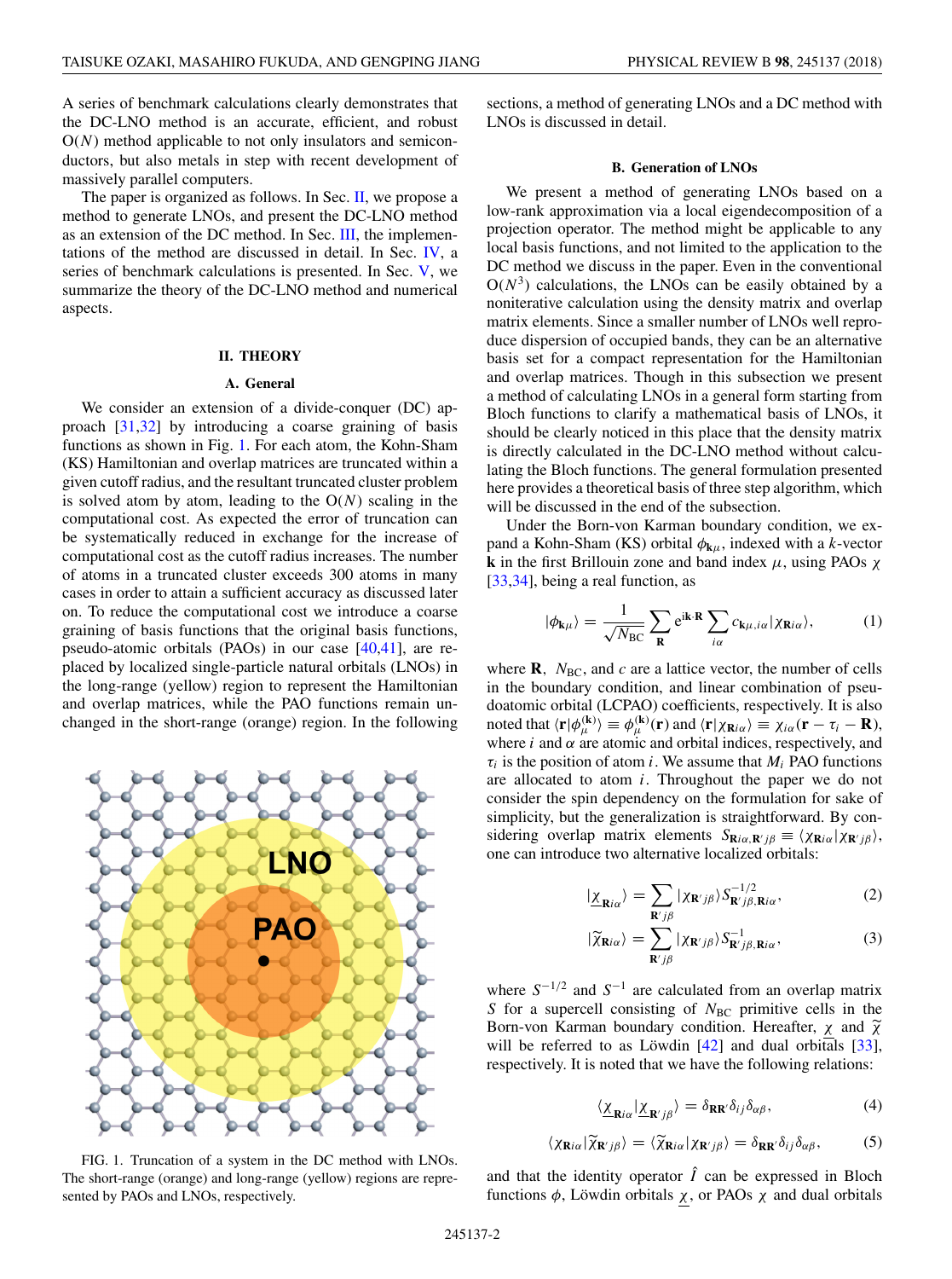<span id="page-2-0"></span>*<sup>χ</sup>* as

$$
\hat{I} = \sum_{\mathbf{k}\mu} |\phi_{\mathbf{k}\mu}\rangle \langle \phi_{\mathbf{k}\mu}|
$$
\n
$$
= \sum_{\mathbf{R}i\alpha} |\underline{\chi}_{\mathbf{R}i\alpha}\rangle \langle \underline{\chi}_{\mathbf{R}i\alpha}|
$$
\n
$$
= \sum_{\mathbf{R}i\alpha} |\chi_{\mathbf{R}i\alpha}\rangle \langle \widetilde{\chi}_{\mathbf{R}i\alpha}| = \sum_{\mathbf{R}i\alpha} |\widetilde{\chi}_{\mathbf{R}i\alpha}\rangle \langle \chi_{\mathbf{R}i\alpha}|.
$$
\n(6)

We now define a projection operator for the occupied space by

$$
\hat{P} = \sum_{\mathbf{k}\mu} |\phi_{\mathbf{k}\mu}\rangle f(\varepsilon_{\mathbf{k}\mu}) \langle \phi_{\mathbf{k}\mu}|, \tag{7}
$$

where  $f$  and  $\varepsilon$  are the Fermi-Dirac function and an eigenvalue of the KS equation, respectively. By using the second line of Eq. (6), one obtains an alternative expression of the projection operator as

$$
\hat{P} = \sum_{\mathbf{R}i\alpha,\mathbf{R}'j\beta} |\underline{\chi}_{\mathbf{R}i\alpha}\rangle \underline{\rho}_{\mathbf{R}i\alpha,\mathbf{R}'j\beta} \langle \underline{\chi}_{\mathbf{R}'j\beta}|
$$
(8)

with

$$
\rho_{\mathbf{R}i\alpha,\mathbf{R}'j\beta} = \sum_{\mathbf{k}\mu} \langle \underline{\chi}_{\mathbf{R}i\alpha} | \phi_{\mathbf{k}\mu} \rangle f(\varepsilon_{\mathbf{k}\mu}) \langle \phi_{\mathbf{k}\mu} | \underline{\chi}_{\mathbf{R}'j\beta} \rangle
$$
  
= 
$$
\frac{1}{N_{\text{BC}}} \sum_{\mathbf{k}\mu} e^{i\mathbf{k} \cdot (\mathbf{R} - \mathbf{R}')} f(\varepsilon_{\mathbf{k}\mu}) b_{\mathbf{k}\mu, i\alpha} b_{\mathbf{k}\mu, j\beta}^{*}, \quad (9)
$$

where  $\mathbf{b}_{\mathbf{k}\mu} = S^{1/2} \mathbf{c}_{\mathbf{k}\mu}$ , and  $\mathbf{c}_{\mathbf{k}\mu}$  is a column vector whose elements are LCPAO coefficients  ${c_{\mathbf{k}\mu,i\alpha}}$ . As well, one can derive another expression of the projection operator by applying the third line of Eq.  $(6)$  to Eq.  $(7)$  as

$$
\hat{P} = \sum_{\mathbf{R}i\alpha,\mathbf{R}'j\beta} |\chi_{\mathbf{R}i\alpha}\rangle \rho_{\mathbf{R}i\alpha,\mathbf{R}'j\beta} \langle \chi_{\mathbf{R}'j\beta} | \tag{10}
$$

with

$$
\rho_{\mathbf{R}i\alpha,\mathbf{R}'j\beta} = \sum_{\mathbf{k}\mu} \langle \widetilde{\chi}_{\mathbf{R}i\alpha} | \phi_{\mathbf{k}\mu} \rangle f(\varepsilon_{\mathbf{k}\mu}) \langle \phi_{\mathbf{k}\mu} | \widetilde{\chi}_{\mathbf{R}'j\beta} \rangle
$$
  
= 
$$
\frac{1}{N_{\text{BC}}} \sum_{\mathbf{k}\mu} e^{i\mathbf{k} \cdot (\mathbf{R} - \mathbf{R}')} f(\varepsilon_{\mathbf{k}\mu}) c_{\mathbf{k}\mu, i\alpha} c_{\mathbf{k}\mu, j\beta}^{*}.
$$
 (11)

It is noted that  $\rho$  is related to  $\rho$  by the following relation:

$$
\rho = S^{1/2} \rho S^{1/2}.
$$
 (12)

Remembering that the number of electrons  $N_{\text{ele}}$  in the supercell consisting of  $N<sub>BC</sub>$  primitive cells can be obtained by the trace of  $\hat{P}$ , and that we have two alternative expressions Eqs. (8) and (10) for  $\hat{P}$ , one has the following expressions for *N*ele:

$$
N_{\text{ele}} = 2 \text{tr}[\hat{P}]
$$
  
=  $2 \sum_{\mathbf{R}i\alpha} \langle \underline{\chi}_{\mathbf{R}i\alpha} | \hat{P} | \underline{\chi}_{\mathbf{R}i\alpha} \rangle = 2 \text{tr}[S^{1/2} \rho S^{1/2}]$   
=  $2 \text{tr}[\rho S] = 2 \sum_{\mathbf{R}i\alpha} \langle \widetilde{\chi}_{\mathbf{R}i\alpha} | \hat{P} | \chi_{\mathbf{R}i\alpha} \rangle,$  (13)

where the factor of 2 is due to spin degeneracy. Since each term in the summation over **R** equally contributes to *N*ele,

we have  $N_{\text{ele}} = N_{\text{BC}} N_{\text{ele}}^{(0)}$ , where  $N_{\text{ele}}^{(0)} = 2 \sum_{i\alpha} \langle \tilde{\chi}_{0i\alpha} | \hat{P} | \chi_{0i\alpha} \rangle$ .<br>Thus it is approach to consider  $N_{\text{ele}}^{(0)}$  instead of N<sub>c</sub> for further Thus it is enough to consider  $N_{\text{ele}}^{(0)}$  instead of  $N_{\text{ele}}$  for further discussion. By introducing a notation for a subset of orbitals {*χ*} and {*χ*} with

$$
|\chi_{\mathbf{R}i}) = (|\chi_{\mathbf{R}i1}\rangle, |\chi_{\mathbf{R}i2}\rangle, \cdots, |\chi_{\mathbf{R}iM_i}\rangle), \tag{14}
$$

$$
|\widetilde{\chi}_{\mathbf{R}i}) = (|\widetilde{\chi}_{\mathbf{R}i1}\rangle, |\widetilde{\chi}_{\mathbf{R}i2}\rangle, \cdots, |\widetilde{\chi}_{\mathbf{R}iM_i}\rangle), \tag{15}
$$

one can write  $N_{\text{ele}}^{(0)}$  as

$$
N_{\text{ele}}^{(0)} = 2 \sum_{i} \text{tr}_{0i} \left[ (\widetilde{\chi}_{0i} | \hat{P} | \chi_{0i}) \right] = 2 \sum_{i} \text{tr}_{0i} [\Lambda_{0i}], \quad (16)
$$

where  $tr_{0i}$  means a partial trace over orbitals associated with an atom *i* in the central cell with  $\mathbf{R} = \mathbf{0}$ , and  $\Lambda_{0i}$  is defined by

$$
\Lambda_{0i} = \sum_{\mathbf{R}j} \rho_{0i,\mathbf{R}j} S_{\mathbf{R}j,0i} \tag{17}
$$

with definition of block elements:

$$
\rho_{\mathbf{R}i,\mathbf{R}'j} = (\widetilde{\chi}_{\mathbf{R}i}|\hat{P}|\widetilde{\chi}_{\mathbf{R}'j}),\tag{18}
$$

$$
S_{\mathbf{R}i,\mathbf{R}'j} = (\chi_{\mathbf{R}i} | \chi_{\mathbf{R}'j}). \tag{19}
$$

These block elements  $\rho_{\mathbf{R}i,\mathbf{R}'j}$  and  $S_{\mathbf{R}i,\mathbf{R}'j}$  are  $M_i \times M_j$  matrices, where  $M_i$  and  $M_j$  are the number of PAO functions allocated to atoms *i* and *j*, respectively. Therefore  $\Lambda_{0i}$  defined by Eq. (17) is a  $M_i \times M_i$  matrix. It should be emphasized that Eq. (16) giving  $N_{\text{ele}}^{(0)}$  by the sum of the partial trace is an important relation in calculating LNOs, since it shows that a *local* similarity transformation on an atomic site *i* does not change  $N_{\text{ele}}^{(0)}$  because of a property of the trace. Noting that  $\Lambda_{0i}$ is nonsymmetric, we consider a general eigendecomposition of a nonsymmetric matrix for  $\Lambda_{0i}$  among similarity transformations as

$$
V_{0i}^{-1} \Lambda_{0i} V_{0i} = \lambda_{0i}, \qquad (20)
$$

where  $\lambda_{0i}$  is a diagonal matrix having eigenvalues  $\{\lambda_{0i}\}$ of  $\Lambda_{0i}$  as diagonal elements. Since an eigenvalue  $\lambda_{0i\gamma}$  of  $\Lambda_{0i}$  gives the population for the corresponding eigenstate of  $\Lambda_{0i}$ , one can distinguish LNOs spanning the occupied space from others among all the eigenstates of  $\Lambda_{0i}$  by monitoring the eigenvalues. To see the idea more clearly, we define an operator by

$$
\hat{\Lambda}_{0i} = \sum_{\gamma} |v_{0i\gamma}\rangle \lambda_{0i\gamma} \langle \widetilde{v}_{0i\gamma} |, \tag{21}
$$

where  $|v_{0i\gamma}\rangle$  is the *γ* th column vector of  $V_{0i}$ , and  $\langle \tilde{v}_{0i\gamma} |$  is the *v*<sup>1</sup> column vector of  $V^{-1}$ . Note that  $\langle \tilde{v}_{0i} |$  is the dual orbital of *γ* th row vector of  $V_{0i}^{-1}$ . Note that  $\langle \tilde{v}_{0i\gamma} |$  is the dual orbital of  $|v_{0i}|$  and  $\langle \tilde{v}_{0i}| |v_{0i}| \rangle = \delta$ . It is easy to confirm that  $\Delta \phi$  and  $|v_{0i\gamma}\rangle$ , and  $\langle \tilde{v}_{0i\gamma} | v_{0i\eta} \rangle = \delta_{\gamma\eta}$ . It is easy to confirm that  $\Lambda_{0i}$  and  $\lambda_{0i}$  in a metrix form can be obtained by representing  $\hat{\lambda}_{\gamma}$  with  $\lambda_{0i}$  in a matrix form can be obtained by representing  $\hat{\Lambda}_{0i}$  with  $\{\chi_{0i\alpha}\}\$  and  $\{\widetilde{\chi}_{0i\alpha}\}\$ , and with  $\{v_{0i\gamma}\}\$  and  $\{\widetilde{v}_{0i\gamma}\}\$ , respectively. Thus we have  $\text{tr}_{0i}[\hat{\Lambda}_{0i}] = \text{tr}_{i0}[\Lambda_{0i}]$ . If the eigenvalue  $\lambda_{0i\gamma}$  is nearly zero, the contribution of the corresponding eigenstate  $|v_{0i\gamma}\rangle$  is negligible in the summation of Eq. (21). Therefore  $\hat{\Lambda}_{0i}$  can be approximated by excluding eigenstates whose eigenvalues are less than a threshold value  $\lambda_{th}$  that we will discuss later on. The treatment can be regarded as a low-rank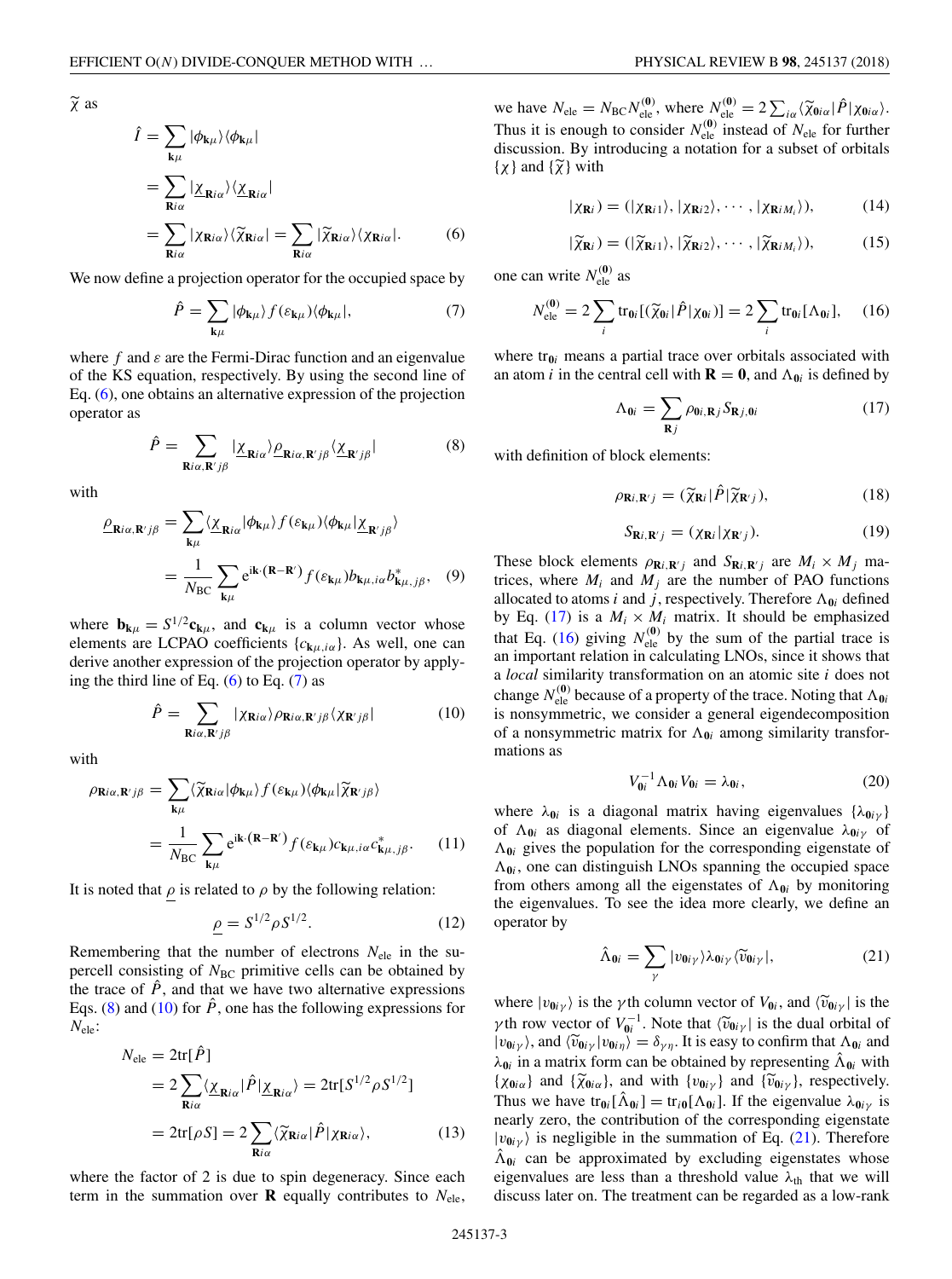<span id="page-3-0"></span>approximation  $[43]$ . Then, using Eqs.  $(16)$  and  $(21)$  we can approximate the projection operator  $\hat{P}$  defined by Eq. [\(7\)](#page-2-0) as

$$
\hat{P} \simeq \sum_{\mathbf{R}i} \sum_{\gamma}^{\lambda_{\text{th}} \leq \lambda_{\mathbf{R}i\gamma}} |v_{\mathbf{R}i\gamma}\rangle \lambda_{\mathbf{R}i\gamma} \langle \widetilde{v}_{\mathbf{R}i\gamma}|, \tag{22}
$$

where terms satisfying a condition  $\lambda_{th} \leq \lambda_{\mathbf{R}i\gamma}$  are taken into account in the summation over  $\gamma$ . If all the terms are included, Eq. (22) becomes equivalent to Eq. [\(7\)](#page-2-0). We now define our LNOs by  $\{v\}$  whose eigenvalues are larger than or equal to the threshold value  $\lambda_{th}$ . By comparing Eq. [\(20\)](#page-2-0) with Eq. [\(16\)](#page-2-0), one  $\mathbf{b}_{0i} \mathbf{V}_{0i}^{-1} \mathbf{\Lambda}_{0i} \mathbf{V}_{0i} = \mathbf{V}_{0i}^{-1} (\widetilde{\chi}_{0i} | \hat{P} | \chi_{0i}) \mathbf{V}_{0i}$ . Thus LNOs are defined<br> $\mathbf{b}_{0i} \mathbf{V}_{0i}$  and it should be noted that  $\widetilde{\mathbf{v}}_i$  are the corresponding by  ${v}$ , and it should be noted that  ${\tilde{v}}$  are the corresponding dual orbitals. The approximate formula Eq.  $(22)$  for  $\hat{P}$  implies that a set of orbitals  $\{v\}$ , LNOs, well spans the occupied space, while the number of orbitals is reduced compared to the original PAOs. It is worth noting that LNOs can be independently calculated for each atom by a noniterative calculation via Eqs.  $(17)$  and  $(20)$ . The fact makes the method of generating LNOs very efficient, and also guarantees that the resultant LNOs associated with an atom *i* are expressed by a linear combination of PAOs allocated to only the atom *i* [\[44\]](#page-12-0).

The computational procedure to generate LNOs is summarized as follows. (i) Calculation of  $\Lambda$ . For each atom *i*, the matrix  $\Lambda_{0i}$  is calculated by Eq. [\(17\)](#page-2-0), where the summation over **R** is limited within a finite range because of the locality of PAOs in real space. (ii) Diagonalization of  $\Lambda$ . Since the matrix  $\Lambda_{0i}$  is nonsymmetric, the diagonalization in Eq. [\(20\)](#page-2-0) is performed by a generalized eigenvalue solver for a nonsymmetric matrix such as DGEEV in LAPACK [\[48\]](#page-12-0). (iii) Selection of *v*. Eigenvectors  $\{v_{0i\gamma}\}\$  whose eigenvalues are larger than or equal to the threshold value *λ*th are selected as LNOs.

Only the overlap and density matrices are required to calculate LNOs through the steps (i)–(iii) above. Therefore, either conventional  $O(N^3)$  methods or  $O(N)$  methods can be employed as eigenvalue solvers as long as they generate the density matrix. As for LNOs other than those in the central cell with  $\mathbf{R} = \mathbf{0}$ , it is apparent from the derivation that one can obtain  $|v_{\mathbf{R}i\gamma}\rangle$  by parallel translation of  $|v_{\mathbf{0}i\gamma}\rangle$ with the lattice vector **R**. The method can also be extended to choose another energy window. In the projection operator  $\hat{P}$ defined by Eq. [\(7\)](#page-2-0), the Fermi-Dirac function is introduced to choose the occupied space. However, one can choose a proper energy window in the definition of the projection operator  $\hat{P}$ depending on what we discuss, which enables us to focus on specific bands such as localized *d*-bands near the Fermi level. In this sense, LNOs can be utilized like Wannier functions (WFs) [\[49,50\]](#page-12-0), while WFs are obtained through a unitary transformation of Bloch functions rather than the low-rank approximation, and they are orthonormal each other unlike LNOs. It is also worth pointing out that our method shares the basic idea based on the projection with other methods such as the quasiatomic orbitals scheme [\[51–53\]](#page-12-0), a projection method [\[54\]](#page-12-0), and a method via selected columns of the density matrix [\[55,56\]](#page-12-0).

It might be possible for the method we present in the paper to be applied for other localized basis functions such as finite element methods [\[57,58\]](#page-12-0) and finite difference methods [\[59–61\]](#page-12-0). In those cases one may introduce spatial partitioning methods such as the Voronoi tessellation to decompose basis functions rather than focusing on basis functions on a single grid. A similar procedure can be applied for a set of partitioned basis functions.

## **C. DC method with LNOs**

Here we consider an extension of the DC method [\[31,32\]](#page-12-0) using LNOs discussed in the previous subsection. Our theoretical basis to formulate the O(*N*) DC method is that the total energy and atomic forces in the KS framework can be calculated by using electron density  $n(r)$ , density matrix  $\rho$ , and energy density matrix *e* defined by

$$
n(\mathbf{r}) = \sum_{i} \left( 2 \sum_{\alpha, \mathbf{R} \neq \beta} \rho_{0i\alpha, \mathbf{R}j\beta} \chi_{0i\alpha}(\mathbf{r}) \chi_{\mathbf{R}j\beta}(\mathbf{r}) \right)
$$
  
= 
$$
\sum_{i} n_i(\mathbf{r}),
$$
 (23)

$$
\rho = -\frac{1}{\pi} \text{Im} \int_{-\infty}^{\infty} G(E + i0^{+}) f(E) dE, \qquad (24)
$$

and

$$
e = -\frac{1}{\pi} \text{Im} \int_{-\infty}^{\infty} G(E + i0^{+}) f(E) E dE, \tag{25}
$$

where *G* is the Green function defined by  $G(Z) \equiv (ZS H$ )<sup>-1</sup> with the overlap matrix *S* and KS matrix *H*, and the factor of 2 in Eq. (23) is due to spin degeneracy. It is remarked that forces on atoms in the DC method are not calculated variationally, but evaluated by using the formula derived by assuming that numerically exact KS wave functions are available as discussed in Ref. [\[34\]](#page-12-0). The DC method calculates the Green function  $G(Z)$  approximately by introducing the truncation scheme as shown in Fig. [1.](#page-1-0) The KS matrix of the truncated cluster for atom *i* are constructed using PAOs and LNOs as follows:

$$
H^{(i)} = \left(\frac{\text{PAO} - \text{PAO}}{\text{LNO} - \text{PAO}} \middle| \frac{\text{PAO} - \text{LNO}}{\text{LNO} - \text{LNO}}\right),\tag{26}
$$

where the top left and bottom right blocks correspond to the short-range (orange) region represented by PAOs, and the long-range (yellow) region represented by LNOs, respectively, as shown in Fig. [1.](#page-1-0) The top right and the bottom left block consist of the hopping matrix elements bridging the two regions, and they are represented by both PAOs and LNOs. As well, the same structure is found for the overlap matrix. Noting that the computational bottleneck is mainly governed by the eigenvalue problem for the truncated clusters, and that the matrix size can be reduced by introducing LNOs compared to the conventional DC method, one can expect a considerable reduction of the computational cost as the size of the long-range region increases. The idea of reducing the matrix dimension by introducing an effective representation of Hamiltonian is similar to that in the O(*N*) Krylov subspace method [\[34\]](#page-12-0) and the absolutely localized molecular orbitals (ALMO) method [\[23\]](#page-11-0). By solving the eigenvalue problem  $H^{(i)}c_{\mu}^{(i)} = \varepsilon_{\mu}^{(i)}S^{(i)}c_{\mu}^{(i)}$  for the truncated cluster of atom *i*, we calculate matrix elements associated with the atom *i* for the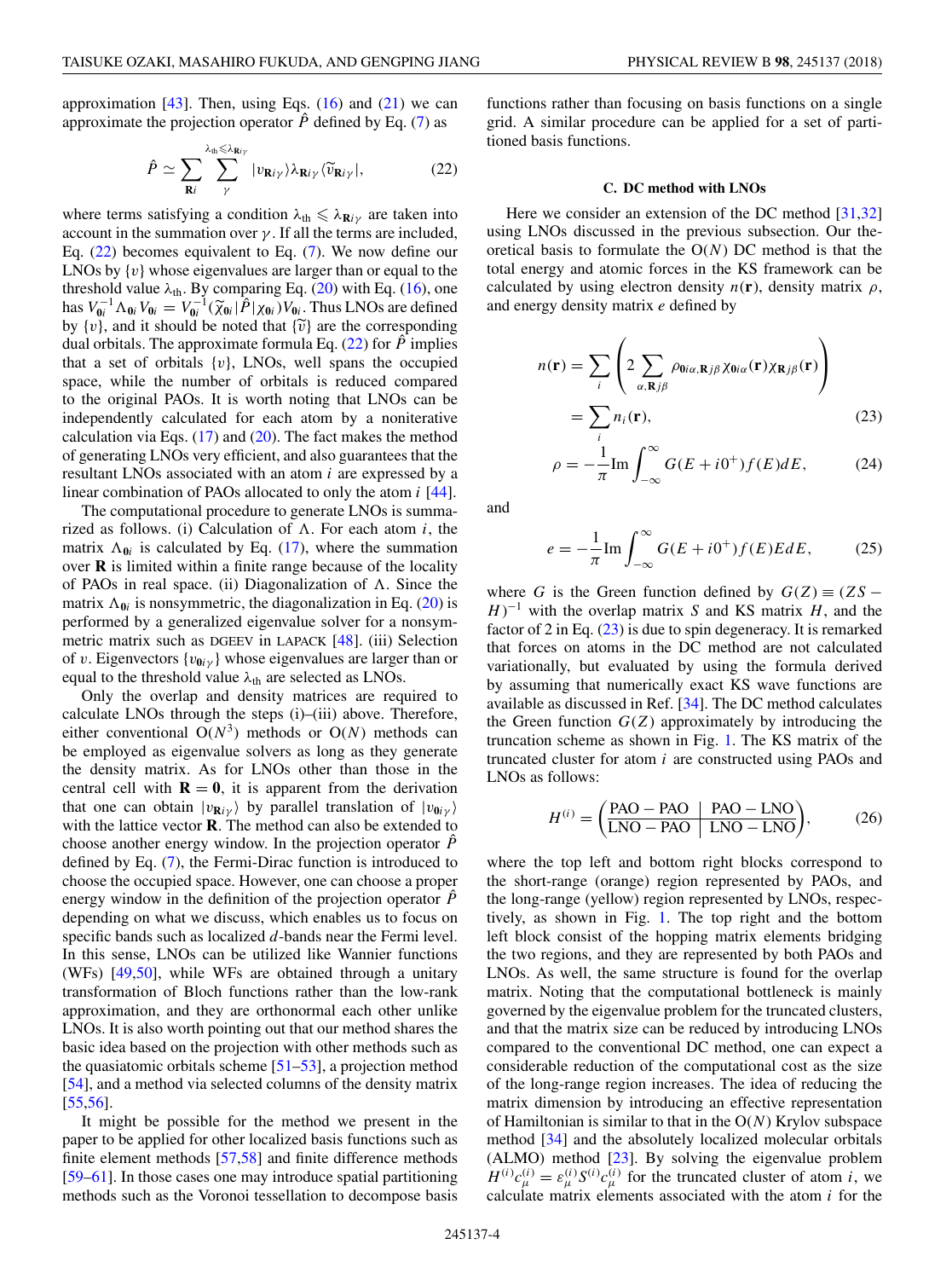<span id="page-4-0"></span>Green function as [\[62\]](#page-12-0)

$$
G_{0i\alpha,\mathbf{R}j\beta}^{(i)}(Z) = \sum_{\mu} \frac{c_{\mu,0i\alpha}^{(i)} \left(c_{\mu,\mathbf{R}j\beta}^{(i)}\right)^{*}}{Z - \varepsilon_{\mu}^{(i)}}.
$$
 (27)

Matrix elements  $\rho_{0i\alpha, Rj\beta}$  and  $e_{0i\alpha, Rj\beta}$  associated with the atom  $i$  can be analytically calculated by inserting Eq.  $(27)$  into Eqs. [\(24\)](#page-3-0) and [\(25\)](#page-3-0), respectively. We only have to calculate  $\rho_{0i\alpha, R j\beta}$  and  $e_{0i\alpha, R j\beta}$  only if  $S_{0i\alpha, R j\beta}$  is nonzero, since the other elements do not contribute to the total energy and forces on atoms in case of semilocal functionals such as local density approximations (LDA) [\[63,64\]](#page-12-0) and generalized gradient approximations (GGA)  $[65]$ . Then,  $n_i(\mathbf{r})$  in Eq. [\(23\)](#page-3-0) is easily computed from  $\rho_{0i\alpha, \mathbf{R}j\beta}$ . By applying the procedure for all the atoms in a system, all the necessary information to calculate the total energy and forces on atoms are obtained.

The overall procedure of the DC method with LNOs is summarized as follows: (i) calculation of LNOs. LNOs are calculated by Eq.  $(20)$  for all atoms in the central cell with  $R = 0$ . At every SCF step, LNOs are updated, leading to self-consistent determination of LNOs. (ii) Construction of  $H^{(i)}$  and  $S^{(i)}$ . For each atom *i* the KS and overlap matrices for a truncated cluster associated with the atom *i* are constructed by Eq. [\(26\)](#page-3-0). (iii) Diagonalization of  $H^{(i)}c_{\mu}^{(i)} = \varepsilon_{\mu}^{(i)}S^{(i)}c_{\mu}^{(i)}$  by making use of a parallel eigenvalue solver. (iv) Finding a common chemical potential to conserve the total number of electrons in the system using Eq. (27), as discussed in Ref. [\[34\]](#page-12-0) in detail. (v) Calculation of density matrix *ρ* and energy density matrix *e* using Eqs. [\(24\)](#page-3-0), [\(25\)](#page-3-0), and (27). (vi) Calculation of electron density *n* using Eq. [\(23\)](#page-3-0).

## **III. IMPLEMENTATIONS**

We have implemented the DC-LNO method into the OPENMX DFT software package [\[66\]](#page-12-0) which is based on normconserving pseudopotentials (PPs) [\[67,68\]](#page-12-0) and optimized pseudo-atomic orbitals (PAOs) [\[40,41\]](#page-12-0) as basis set. All the benchmark calculations were performed with a computational condition of a production level. The basis functions used are C6.0-s2p2d1, Si7.0-s2p2d1, Ti7.0-s2p2d1, O6.0-s2p2d1, Li8.0-s3p2, Al7.0-s2p2d1, and Fe5.5-s3p2d2 for carbon, silicon, titanium, oxygen, lithium, aluminum, and iron, respectively, where in the abbreviation of basis functions such as C6.0-s2p2d1, C stands for the atomic symbol, 6.0 the cutoff radius (Bohr) in the generation by the confinement scheme, and s2p2d1 means the employment of two, two, and one optimized radial functions for the *s*, *p*, and *d* orbitals, respectively. The radial functions were optimized by a variational optimization method  $[40]$ . These basis functions we used can be regarded as double zeta plus polarization basis sets if we follow the terminology of Gaussian basis functions. As valence electrons in the PPs we included 2*s* and 2*p,* 3*s* and 3*p,* 3*s,* 3*p,* 3*d*, and 4*s*, 2*s* and 2*p,* 1*s,* 2*s*, and 2*p*, 3*s,* and 3*p*, and 3*s,* 3*p,* 3*d*, and 4*s* states for carbon, silicon, titanium, oxygen, lithium, aluminum, and iron, respectively. All the PPs and PAOs we used in the study were taken from the database  $(2013)$  in the OPENMX website  $[66]$ , which were benchmarked by the delta gauge method [\[69\]](#page-12-0). Real space grid techniques are used for the numerical integrations and the solution of the Poisson equation using FFT with

the energy cutoff of 300 Ryd [\[70\]](#page-12-0). We used a generalized gradient approximation (GGA) proposed by Perdew, Burke, and Ernzerhof to the exchange-correlation functional [\[65\]](#page-12-0). An electronic temperature of 300 K is used to count the number of electrons by the Fermi-Dirac function for all the systems we considered.

The short- and long-range regions depicted in Fig. [1](#page-1-0) are determined as follows. (i) We first pick up atoms in a sphere with a given cutoff radius  $r<sub>L</sub>$ . (ii) Among the atoms selected by the step (i) we distinguish the first neighboring atoms (FNAs) having nonzero overlap with the central atom in terms of basis functions, and remaining atoms other than FNAs are called the second neighboring atoms (SNAs), where the number of FNAs and SNAs are  $N_F$  and  $N_S$ , respectively. (iii) The short-range region is determined by adjusting a cutoff radius  $r<sub>S</sub>$  so that the number of atoms in a sphere with a radius of  $r<sub>S</sub>$ can be as close as possible to  $N_F + \kappa N_S$ , where the parameter *κ* can vary from 0 to 1, and we will discuss the choice of  $\kappa$  later on. (iv) The long-range region consists of remaining atoms other than atoms selected by the step (iii). If we assign FNAs to atoms in the short-range region, the total energy does not converge to the numerically exact one calculated by the conventional diagonalization method even if the cutoff radius *r*<sup>L</sup> increases systematically. This is because the error with the low-rank approximation by Eq.  $(22)$  keeps increasing as the cutoff radius increases. To avoid the situation, we add a buffer region consisting of about  $\kappa N_S$  atoms as described by the step (iii) above, which guarantees the convergence of the total energy and other quantities as a function of the cutoff radius  $r_L$ . Throughout the study, we used  $\kappa$  of  $\frac{3}{10}$  for all the systems by taking the accuracy into account more than the efficiency, and did not adjust the parameter, while a smaller value, which well balances both the accuracy and efficiency, can be employed for some systems. The way of parallelization for the DC-LNO method on parallel computers will be discussed together with its benchmark calculations later on.

#### **IV. NUMERICAL RESULTS**

#### **A. Band dispersions by LNOs**

In order to investigate to what extent LNOs can span occupied spaces, we compare band dispersions of gapped and metallic systems calculated with PAOs and LNOs. Figure  $2(a)$  and  $2(b)$  show band dispersions of diamond and silicon calculated by a conventional  $O(N^3)$  diagonalization method with PAOs and LNOs. For both the cases, the SCF calculations were performed by using PAOs. For the case of LNOs, the band dispersions were calculated with the LNOs after the SCF calculations with PAOs. The number of LNOs per atom is 4 for both carbon and silicon atoms. It is found that in both the cases the band dispersions of occupied space are well reproduced with LNOs compared to those calculated by PAOs, while a large difference can be seen in conduction bands between PAOs and LNOs as expected. The good agreement between PAOs and LNOs in describing the occupied bands implies that the low-rank approximation by Eq.  $(22)$  is reasonably valid. As shown in Table [I,](#page-5-0) we see that the first four eigenvalues of the matrix  $\Lambda$  are actually dominant for both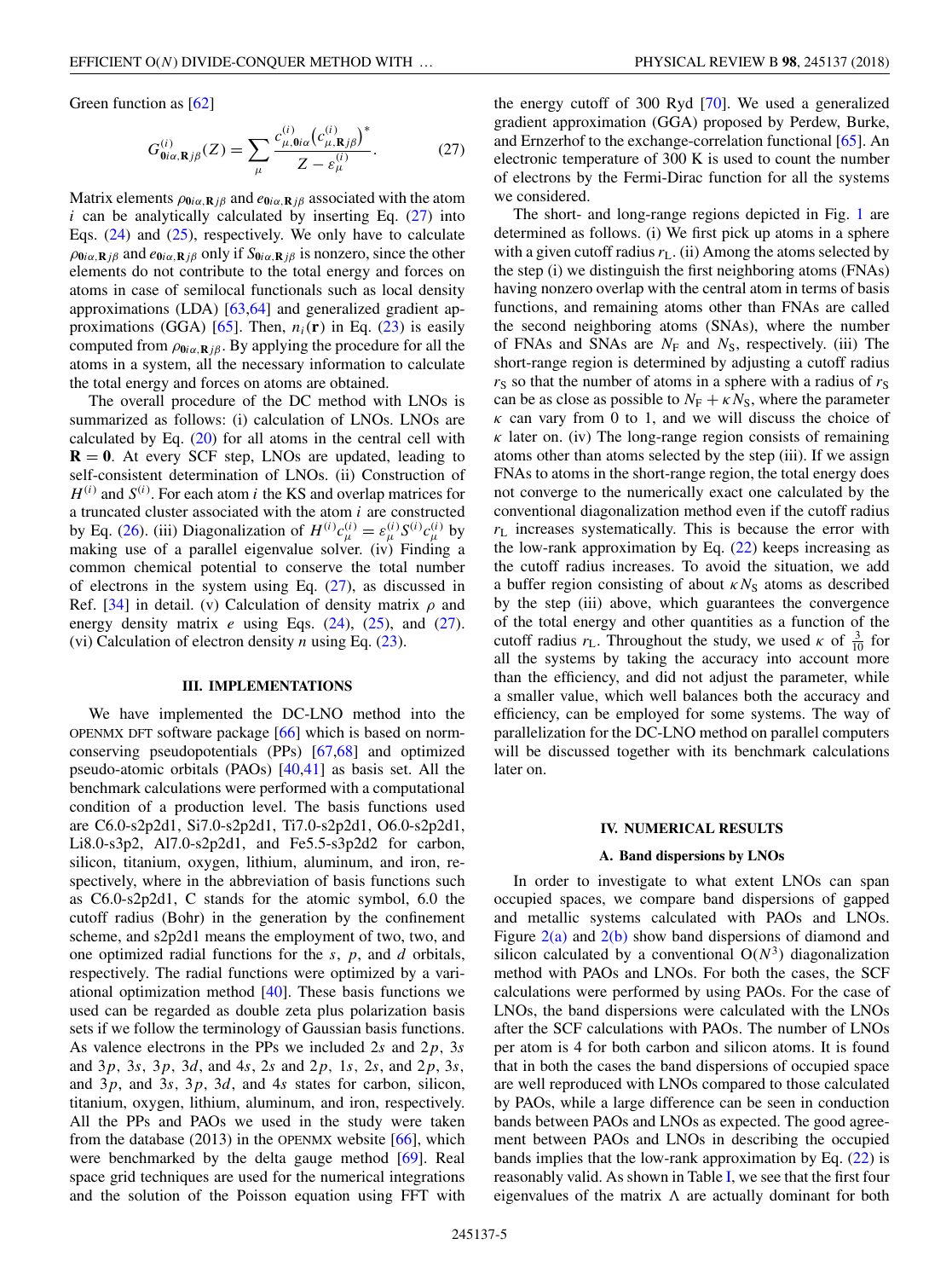<span id="page-5-0"></span>

FIG. 2. Band dispersions of (a) diamond and (b) silicon in the diamond structure with experimental lattice constants (3.567 and 5.430 Å) calculated by PAOs (black) and LNOs (red). A conventional  $O(N^3)$  method was used for the diagonalization, where the number of **k** points for the Brillouin zone sampling is  $71 \times 71 \times 71$  for both the cases. In the case of LNOs, the SCF calculations were performed by using PAOs, and after determining the SC electron density, LNOs were used to calculate the band dispersion. The numbers of PAOs and LNOs per atom are shown in the parenthesis.

diamond and silicon, justifying the low-rank approximation. The largest and the next three eigenvalues correspond to an *s* orbital and *p*-like orbitals deformed by contribution of *d* orbitals, respectively. It is also noted that the eigenvalues can be negative, which is related to a negative value of Mulliken populations for delocalized orbitals [\[71,72\]](#page-12-0). As well as the gapped systems, similar calculations were performed for metals, lithium in the body centered cubic (BCC) structure and aluminum in the face centered cubic (FCC) structure as

TABLE I. Eigenvalues  $\lambda$  of the matrix  $\Lambda$  for diamond, silicon, BCC lithium, and FCC aluminum. The corresponding eigenvectors were used as LNOs to calculate the band dispersions shown in Figs. 2–4.

|                | Diamond  | Si.      | Li       | Al       |
|----------------|----------|----------|----------|----------|
| $\lambda_1$    | 0.514    | 0.639    | 0.999    | 0.551    |
| $\lambda_2$    | 0.483    | 0.430    | 0.277    | 0.253    |
| $\lambda_3$    | 0.483    | 0.430    | 0.075    | 0.253    |
| $\lambda_4$    | 0.483    | 0.430    | 0.075    | 0.253    |
| $\lambda_5$    | 0.012    | 0.018    | 0.074    | 0.049    |
| $\lambda_6$    | 0.012    | 0.018    | 0.001    | 0.049    |
| $\lambda_7$    | 0.012    | 0.018    | 0.001    | 0.049    |
| $\lambda_8$    | 0.011    | 0.012    | 0.001    | 0.033    |
| $\lambda_{9}$  | 0.011    | 0.012    | $-0.002$ | 0.033    |
| $\lambda_{10}$ | $-0.001$ | 0.002    | -        | $-0.002$ |
| $\lambda_{11}$ | $-0.001$ | 0.002    |          | $-0.002$ |
| $\lambda_{12}$ | $-0.001$ | 0.002    |          | $-0.002$ |
| $\lambda_{13}$ | $-0.018$ | $-0.011$ |          | $-0.015$ |



FIG. 3. Band dispersions of BCC lithium with an experimental lattice constant of 3.491 Å calculated by PAOs (black) and (a) two and (b) five LNOs (red). The number of **k** points for the Brillouin zone sampling is  $101 \times 101 \times 101$ . The other details are the same as in the caption of Fig. 2.

shown in Figs. 3 and 4, respectively. The band dispersions calculated with the minimal LNOs are reasonably compared to those by PAOs, while the use of the five and nine LNOs for Li and Al atoms fully reproduce the band dispersions including conduction bands as shown in Figs.  $3(b)$  and  $4(b)$ , respectively. One can confirm again in Table I that eigenvalues for the minimal LNOs are dominant even for metals, while the magnitude of the subsequent eigenvalues is relatively large compared to those of the gapped systems. Thus we conclude that LNOs can be regarded as a compact basis set



FIG. 4. Band dispersions of FCC aluminum with an experimental lattice constant of 4.050 Å calculated by PAOs (black) and (a) four and (b) nine LNOs (red). The number of **k** points for the Brillouin zone sampling is  $111 \times 111 \times 111$ . The other details are the same as in the caption of Fig. 2.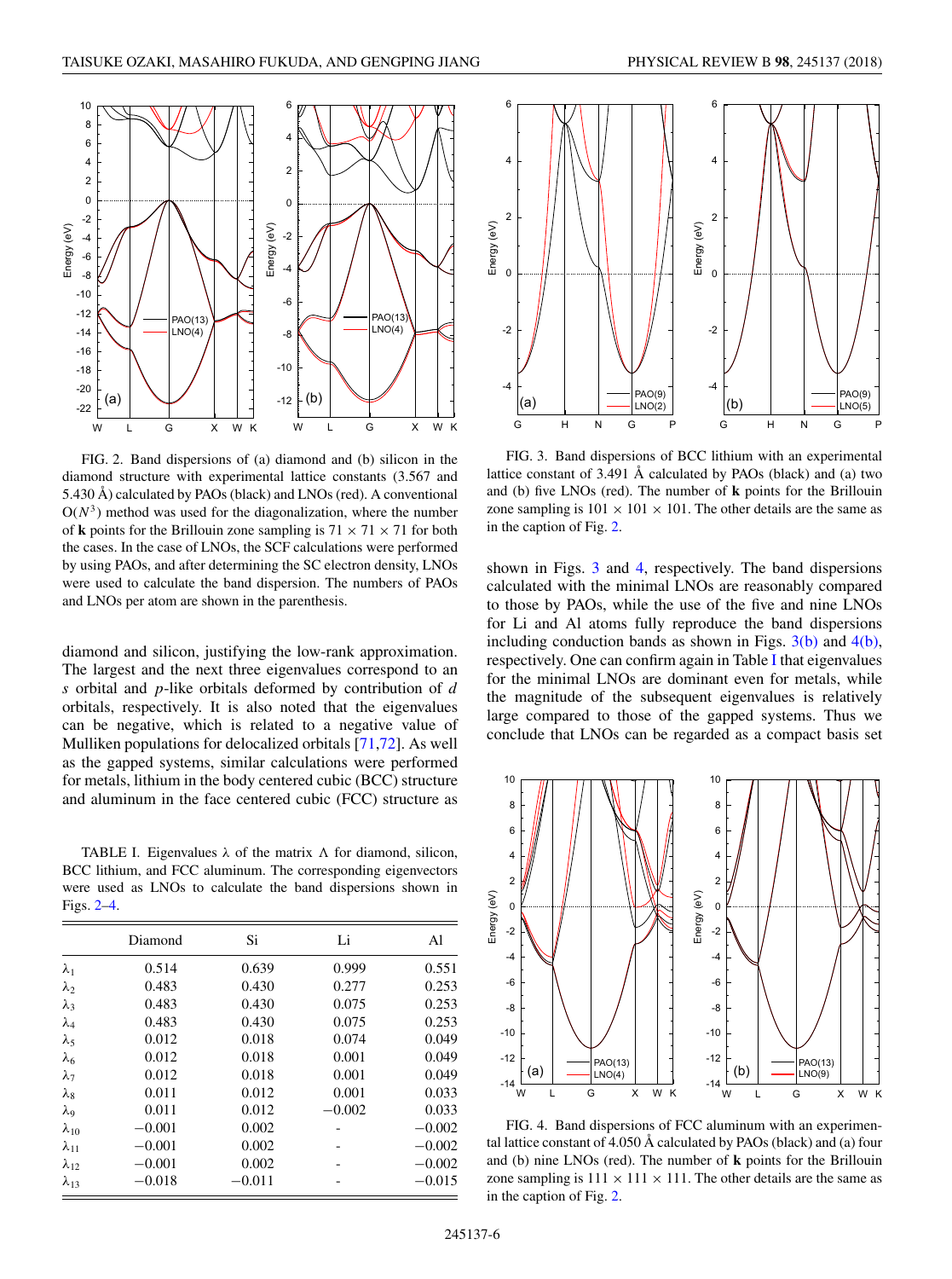<span id="page-6-0"></span>

FIG. 5. Absolute error in the total energy (Hatree/atom) for (a) diamond, (b) silicon in the diamond structure, (c) rutile TiO<sub>2</sub>, (d) BCC lithium, (e) FCC aluminum, and (f) BCC iron as a function of the number of atoms in a truncated cluster calculated by the DC and DC-LNO methods. The experimental lattice constants were used for all the cases.

spanning well the occupied space for both gapped and metallic systems.

### **B. Total energies by DC-LNO**

As a first step of validation of the DC-LNO method with respect to computational accuracy and efficiency, we show in Fig. 5 the absolute error in the total energy of gapped and metallic systems calculated by the DC and the DC-LNO methods, where the reference energies were calculated by the conventional  $O(N^3)$  method with dense **k** points for the Brillouin zone sampling as given in the caption of Figs. [2–4.](#page-5-0) For all the cases the threshold value  $\lambda_{th}$  in Eq. [\(22\)](#page-3-0) was set to be 0.1, which gives us the minimal LNOs corresponding to orbitals of valence electrons. In the gapped systems, diamond, silicon, and rutile  $TiO<sub>2</sub>$ , the absolute error decreases almost exponentially as the number of atoms in a truncated cluster increases. The overall behavior of the error between the DC and DC-LNO methods is similar, while the error by the DC-LNO method is accidentally much smaller than that by the DC method in the case of large truncated clusters of diamond. Similar to gapped systems, the absolute error for metals calculated by the DC-LNO method decreases with increasing number of atoms in a truncated cluster in a similar way to the DC method. The relatively large oscillating behavior observed in the metals might be related to long-range characteristics of

the off-diagonal Green functions as discussed in Appendix. For all the cases including metals, it is found that a truncated cluster including about 300 atoms is required to attain the millihartree accuracy corresponding to an error less than a few millihartree/atom in the total energy. From the comparison between the DC and DC-LNO methods, we see that the computational accuracy does not degrade largely even if the basis functions for atoms in the long-range region are approximated by LNOs, and that thereby the computational accuracy can be controlled mainly by the size of truncated cluster just like for the DC method. Since controlling only the single parameter allows us to balance the computational accuracy and efficiency, it is expected that the feature makes the DC-LNO method easy to use for a wide variety of applications.

### **C. Computational time**

Since the total number of basis functions to represent the Hamiltonian of the truncated cluster is reduced by introducing LNOs while keeping the accuracy, it is expected that the computational time can be substantially reduced. In the whole procedure of the DC-LNO method, the calculation of LNOs and construction of Hamiltonian and overlap matrices occupy a small fraction of the whole computational time, typically less than 10%, and thereby the computational time is mainly governed by solving of the eigenvalue problem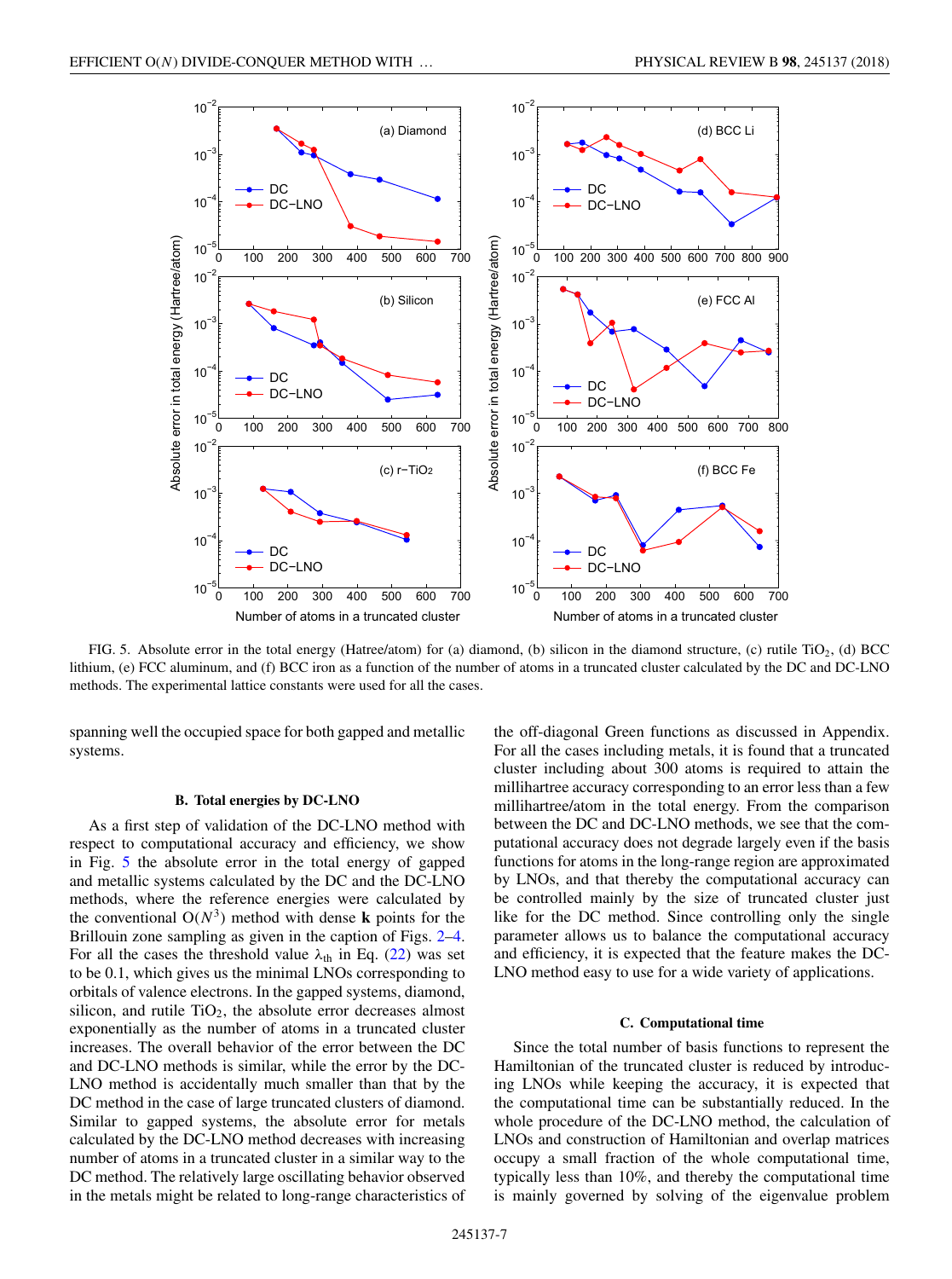<span id="page-7-0"></span>

FIG. 6. Comparison of computational time of the diagonalization part per molecular dynamics (MD) step between the DC and DC-LNO methods for (a) diamond and (b) BCC lithium. Both the calculations were performed for the primitive cell using 14 MPI processes per atom on Intel Xeon CPUs E5-2690v4 @ 2.60 GHz.

 $H^{(i)}c_{\mu}^{(i)} = \varepsilon_{\mu}^{(i)}S^{(i)}c_{\mu}^{(i)}$  for each atom *i*. Noting that the computational time to solve the eigenvalue problem scales as the third power of the dimension of the matrices, the ratio of computational time between the DC-LNO and DC methods for elemental systems might be estimated by

$$
\frac{t_{\rm DC-LNO}}{t_{\rm DC}} = \frac{[M_{\rm P}(N_{\rm F} + \kappa N_{\rm S}) + M_{\rm L}(1 - \kappa)N_{\rm S}]^3}{M_{\rm P}^3 (N_{\rm F} + N_{\rm S})^3},\quad(28)
$$

where  $M_P$  and  $M_L$  are the number of PAOs and LNOs associated with each atom, respectively, and  $\kappa$  is a factor, which is fixed to  $\frac{3}{10}$  in this study, to control the size of the buffer region as discussed in the section Implementations. For example, if the cutoff radius  $r<sub>L</sub>$  is set to be 8.7 Å in the diamond structure with the experimental lattice constant of 3.567 Å,  $N_F$  and  $N_S$ are found to be 167 and 298, and the resultant number of atoms in the short-(long-)range region becomes 275 (190). Then,  $t_{DC-LNO}/t_{DC}$  can be estimated to be 0.37 in the case that the number of PAOs and LNOs per atom is 13 and 4, which implies that the computational time of the DC-LNO method becomes about one-third of that calculated by the DC method. Figure 6 shows actual timing results of the DC and DC-LNO methods for (a) diamond and (b) BCC lithium. We see that the actual  $t_{\text{DC-LNO}}/t_{\text{DC}}$  for the diamond case is 0.40 in the case that the number of atoms is  $465 (=167+298)$  as shown in Fig.  $6(a)$ , which is well compared to the estimated value of 0.37. As indicated by Eq.  $(28)$  and in Figs.  $6(a)$  and (b), it is concluded that the DC-LNO method becomes much faster than the DC method as the size of the truncated cluster increases.



FIG. 7. Computational time (seconds) of the diagonalization part per 10 SCF steps for Si in the diamond structure. In the DC-LNO method, the cutoff radius  $r<sub>L</sub>$  of 11.3 Å was used, resulting in the truncated cluster containing 293 atoms. In the  $O(N^3)$  method, the *k* grids of  $2 \times 2 \times 2$  were used for the Brillouin zone sampling in all the cases. All the calculations were performed using 1280 MPI processes on a cluster machine consisting of Intel Xeon CPUs E5- 2680v2 @ 2.80 GHz connected with Infiniband 4X FDR @ 56 Gbps.

In Fig. 7, we further show timing results of the DC-LNO method as a function of the number of atoms in the unit cell of Si crystal. It is confirmed from the linear increase of the computational time that the DC-LNO method is a linear scaling approach in practice. As a comparison the computational time is also shown for the conventional diagonalization method [\[73\]](#page-12-0). The crossing point between the two methods in the computational time is located around 100 atoms when 1280 CPU cores is used. Over 100 atoms the DC-LNO method is much faster than the conventional diagonalization method. The reason why the crossing point is located at such a small number of atoms is partly due to a better parallel efficiency of the DC-LNO method as discussed in the next section.

### **D. Parallelization**

To minimize the computational time on massively parallel computers we introduce a multilevel parallelization using message passing interface (MPI). In our implementation there are three levels for the parallelization, i.e., atom level, spin level, and diagonalization level as explained below. (i) *Parallelization in the atom level*. If the number of MPI processes is smaller than that of atoms, only the parallelization in the atom level is taken into account. The allocation of atoms to MPI processes is performed by a bisection method, which is based on a projection of atoms onto a principal axis calculated from an inertia tensor and a modified binary tree of MPI processes to minimize memory usage and the amount of MPI communications [\[36\]](#page-12-0). (ii) *Parallelization in the spin level*. If the number of MPI processes exceeds that of atoms, and a spin-polarized calculation is performed, the parallelization in the spin level is introduced on top of the parallelization in the atom level, where a loop for the spin index is further parallelized. (iii) *Parallelization in the diagonalization level*. If the number of MPI processes is larger than the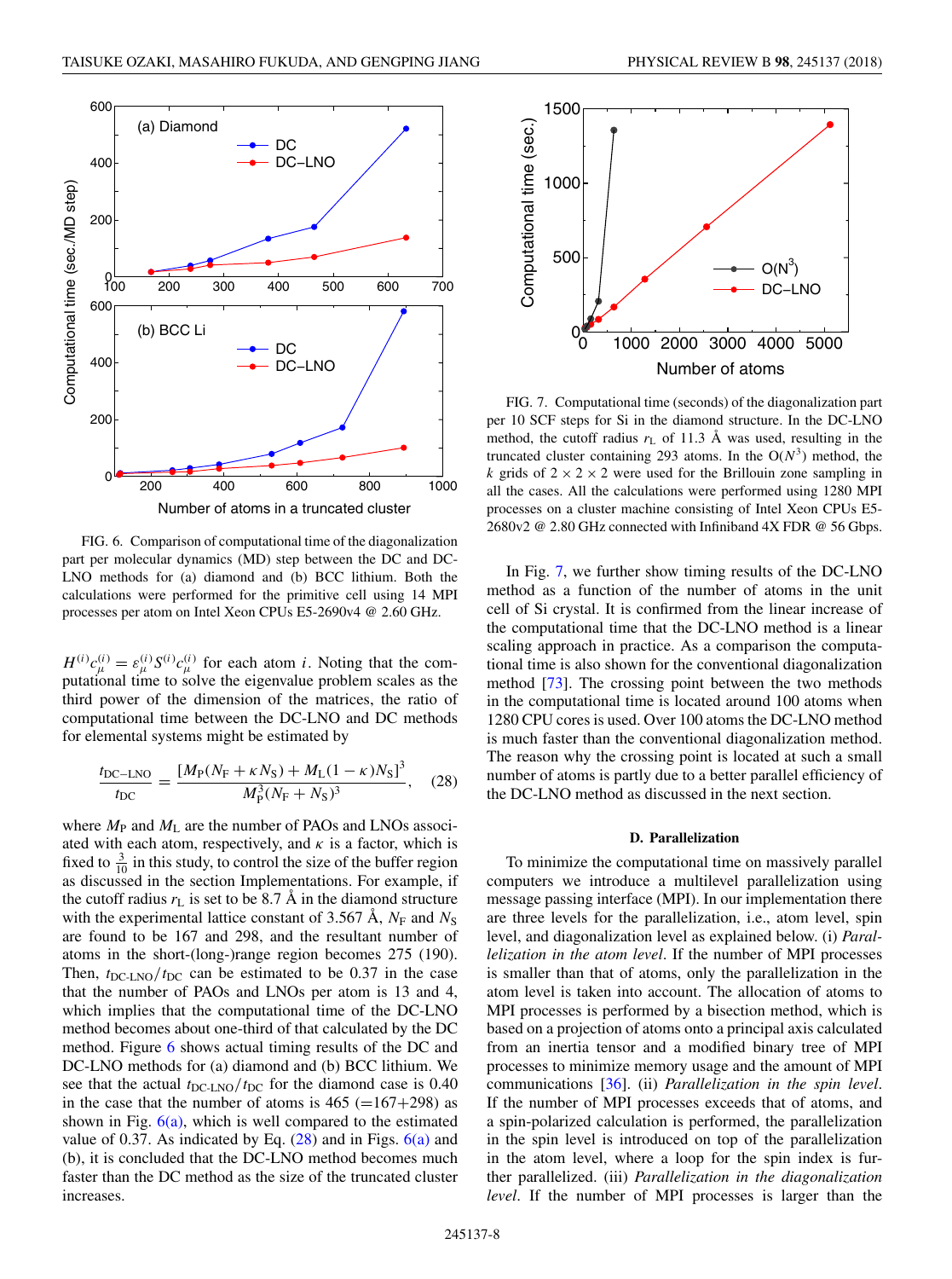<span id="page-8-0"></span>

FIG. 8. Speed-up ratio in the MPI parallelization of the DC-LNO method for a diamond supercell containing 64 atoms, where the cutoff radius  $r<sub>L</sub>$  of 8.0 Å was used, leading to the numbers of atoms of 239 and 142 in the short and long-range regions, and the dimension of matrices of 3675 for the truncated cluster problem. The calculations were performed using the same cluster machine as for Fig. [7.](#page-7-0)

product of the number of atoms and the multiplicity of spin index, corresponding to 1, 2, and 1 for nonspin polarized, spin-polarized, and noncollinear calculations, respectively, a parallelization in the diagonalization level is further taken into account on top of both the parallelizations in the atom and spin levels. The parallelization in the diagonalization level is made by employing a parallel eigenvalue solver ELPA [\[73\]](#page-12-0). It is noted that the parallelization in the diagonalization level requires a considerable amount of MPI communications, while the parallelizations in the atom and spin levels have less MPI communications. So, one would expect a high parallel efficiency in the atom and spin levels, while the parallelization in the diagonalization level might be limited up to several tens of MPI processes. To achieve a better scaling for the parallelization in the diagonalization level, it is important to allocate CPU cores in the same computer node as MPI processes to avoid the internode communication as much as possible. We have implemented the multilevel parallelization so that amount of the internode communication can be minimized especially for the parallelization in the diagonalization level. In Fig. 8, the speed-up ratio in the MPI parallelization of the DC-LNO method is shown for nonspin polarized calculations of a diamond supercell containing 64 atoms. Since the multiplicity of spin index is 1, we see a nearly ideal behavior up to 64 MPI processes. Beyond 64 MPI processes the parallelization in the diagonalization level is taken into account on top of the parallelization in the atom level. A superlinear speed-up is observed at 128 and 256 MPI processes, which might be due to an effective use of cache by the reduction of memory usage, and a good scaling is achieved up to 1280 MPI processes at which the parallel efficiency is calculated to be 70% using the elapsed time at 1 MPI process as reference. Since each computer node has 20 CPU cores in this case, it would be reasonable to observe



FIG. 9. The kinetic energy of atomic nuclei (kinetic), the internal total energy  $(E<sub>DFT</sub>)$ , and the sum of them as a function of time in NVE molecular dynamics simulations by the DC-LNO method for (a) Si and (b) Al, where the time step of 2 fs was used, and random velocities corresponding to 400 K were given for atomic nuclei at the first MD step. The simulation cells with experimental lattice constants for Si and Al contain 64 and 108 atoms, respectively. For the DC-LNO method, the cutoff radii  $r<sub>L</sub>$  of 11.3 and 10.1 Å were used for Si and Al, respectively, resulting in the truncated cluster containing 293 and 249 atoms in the ideal bulk structure. Each energy curve was shifted by adding a constant.

a good scaling up to  $1280 (=64 \times 20)$  MPI processes. Thus we see that the multilevel parallelization is very effective to minimize the computational time in accordance with the recent development of massively parallel computers.

#### **E. Molecular dynamics simulations**

To verify the accuracy of forces on atoms calculated by the DC-LNO method, results of NVE molecular dynamics (MD) simulations are shown in Fig. 9. We see that the sum of the kinetic energy of atomic nuclei (kinetic) and the internal total energy  $(E<sub>DET</sub>)$ , being a conserved quantity, is reasonably conserved as a function of time, and the fluctuation is about one tenth of the kinetic energy or the internal total energy. It should be noted that the approximate conservation of the sum is achieved for not only Si being a semiconductor, but also Al being a metal. Thus, it can be concluded that the accuracy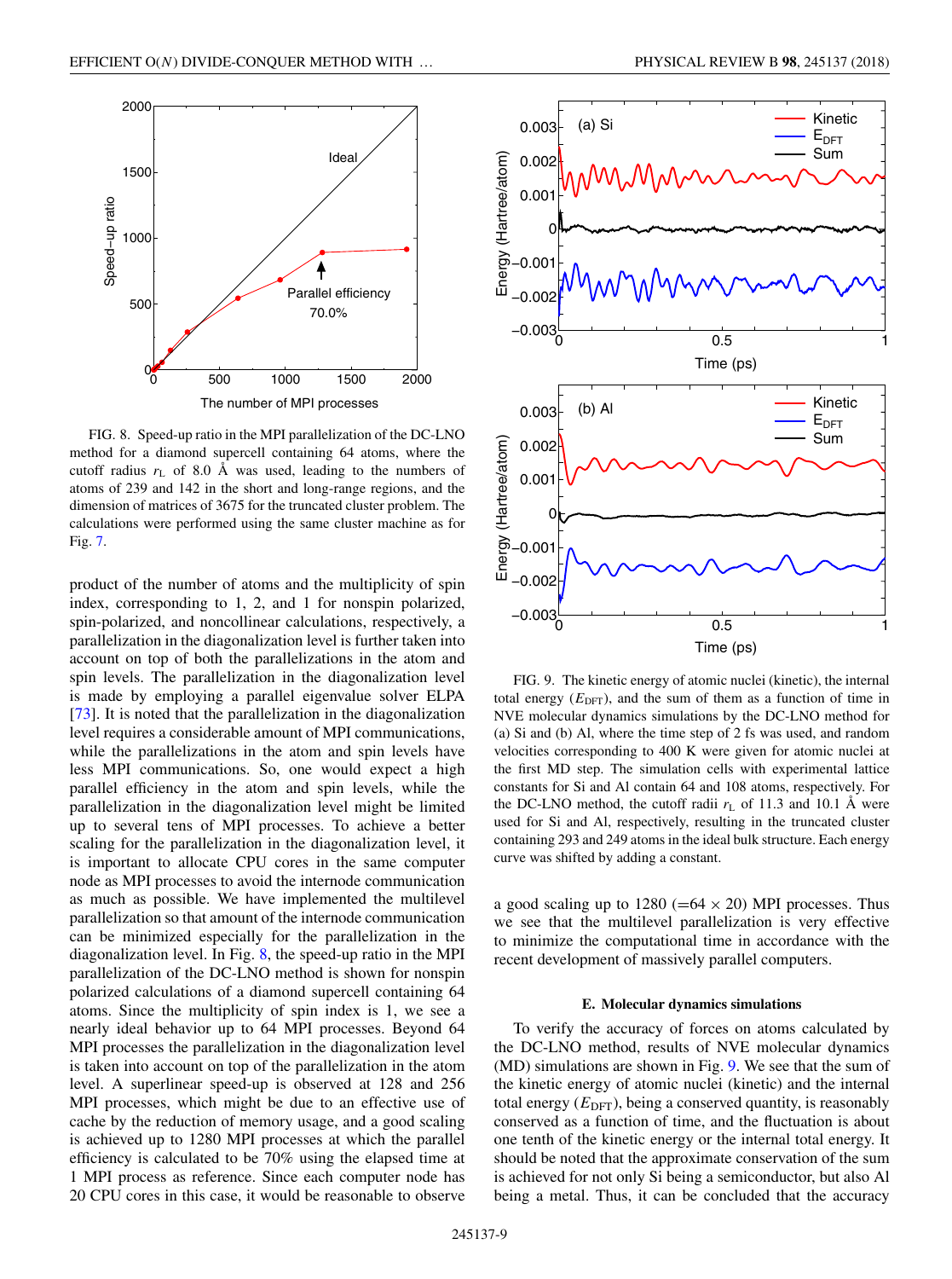<span id="page-9-0"></span>

FIG. 10. Total radial distribution function (RDF) of (a) silicon at 3500 K, (b) aluminum at 2500 K, (c) lithium at 800 K, and (d)  $SiO<sub>2</sub>$ at 3000 K, calculated by the conventional  $O(N^3)$  diagonalization and the DC-LNO methods. The MD simulations were performed for cubic supercells containing 64, 108, 128, and 192 atoms with a fixed lattice constant of 10.86, 12.15, 14.04, 14.25 Å for silicon, aluminum, lithium, and SiO<sub>2</sub>, respectively, for 10 ps with the time step of 2 fs. The temperature was controlled by a velocity scaling scheme by Woodkock [\[74\]](#page-12-0). The coordinates for the first 1 ps were excluded to calculate RDF. In the DC-LNO method the cutoff radii  $r<sub>L</sub>$  of 11.3, 10.1, 12.5, and 11.0 were used for silicon, aluminum, lithium, and SiO<sub>2</sub>, respectively, resulting in truncated clusters consisting of 293, 249, 339, and 344 (on average) atoms in the ideal bulk structures. In the conventional  $O(N^3)$  diagonalization method, **k** points of  $7 \times 7 \times 7$ ,  $8 \times 8 \times 8$ ,  $7 \times 7 \times 7$ , and  $5 \times 5 \times 5$ were used for the Brillouin zone sampling in silicon, aluminum, lithium, and  $SiO<sub>2</sub>$ , respectively,

of forces on atoms calculated by the DC-LNO method is sufficient for practical purposes, while it was remarked in Sec. [II](#page-1-0) that the forces on atoms in the DC-LNO method are not calculated variationally. Sufficient accuracy of the calculated forces is achieved by the use of large cutoff radii in constructing the truncation clusters, which is realized by both the introduction of LNOs and the massive parallelization with the multilevel parallelism.

To further demonstrate the applicability of the DC-LNO method for MD simulations, we show radial distribution functions (RDFs) in the liquid phases of silicon, aluminum, lithium, and  $SiO<sub>2</sub>$  in Fig. 10. Since the electronic structures exhibit metallic features in the liquid phases of silicon, aluminum, and lithium, the MD simulations can be considered as a severe benchmark to validate the applicability of the DC-LNO method to metals. The cutoff radii  $r<sub>L</sub>$  we used corresponds to truncated clusters consisting of about 300 atoms in the ideal bulk structures. It turns out that in all the cases the DC-LNO method reproduces well the results by the conventional  $O(N^3)$  diagonalization method, and that the obtained RDFs are well compared to other computational results [\[75–78\]](#page-13-0). The considerable agreement between the DC-LNO and conventional methods strongly implies that a sufficient accuracy in reproducing at least RDF for MD simulations can be attainable with a cutoff radius  $r<sub>L</sub>$  resulting in truncated clusters consisting of about 300 atoms for not only insulators but also metals. Thus adjusting the cutoff radius  $r<sub>L</sub>$  so that the number of atoms in a truncated cluster can be ∼300 atoms would be a compromise to balance the computational accuracy and efficiency, while the difference between the DC and DC-LNO methods in terms of the computational efficiency may not be significant for truncated clusters of this size. It is crucial to minimize the elapsed time for realization of long time MD simulations. With the computational condition, the elapsed time per SCF step for silicon is 1.5 (sec.) on average using 1280 MPI processes on the same machine used for the calculations shown in Fig. [8.](#page-8-0)

## **V. CONCLUSIONS**

We have presented an efficient  $O(N)$  method based on the DC approach and a coarse graining of basis functions by localized single-particle natural orbitals (LNOs) for large-scale DFT calculations. A straightforward way to attain sufficient accuracy in the DC method is to employ a relatively large cutoff radius for the truncation of a system, which is the most fundamental parameter in most of O(*N*) methods to control the computational accuracy and efficiency. We have adopted the rather brute force approach, and attempted to decrease the computational cost by introducing LNOs as basis functions in the long-range region of the truncated cluster, and to minimize the elapsed time in the computation with the help of a multilevel parallelization. The method of generating LNOs is based on a low-rank approximation to the projection operator for the occupied space by a local eigendecomposition at each atomic site, and the band structure calculations with PAOs and LNOs clearly show that the resultant LNOs span well the occupied space of not only gapped systems but also metals. It is also worth mentioning that the computational cost of generating LNOs is almost negligible thank to the independent calculation at each atomic site. By replacing PAOs with LNOs in the long-range region of the truncated cluster in the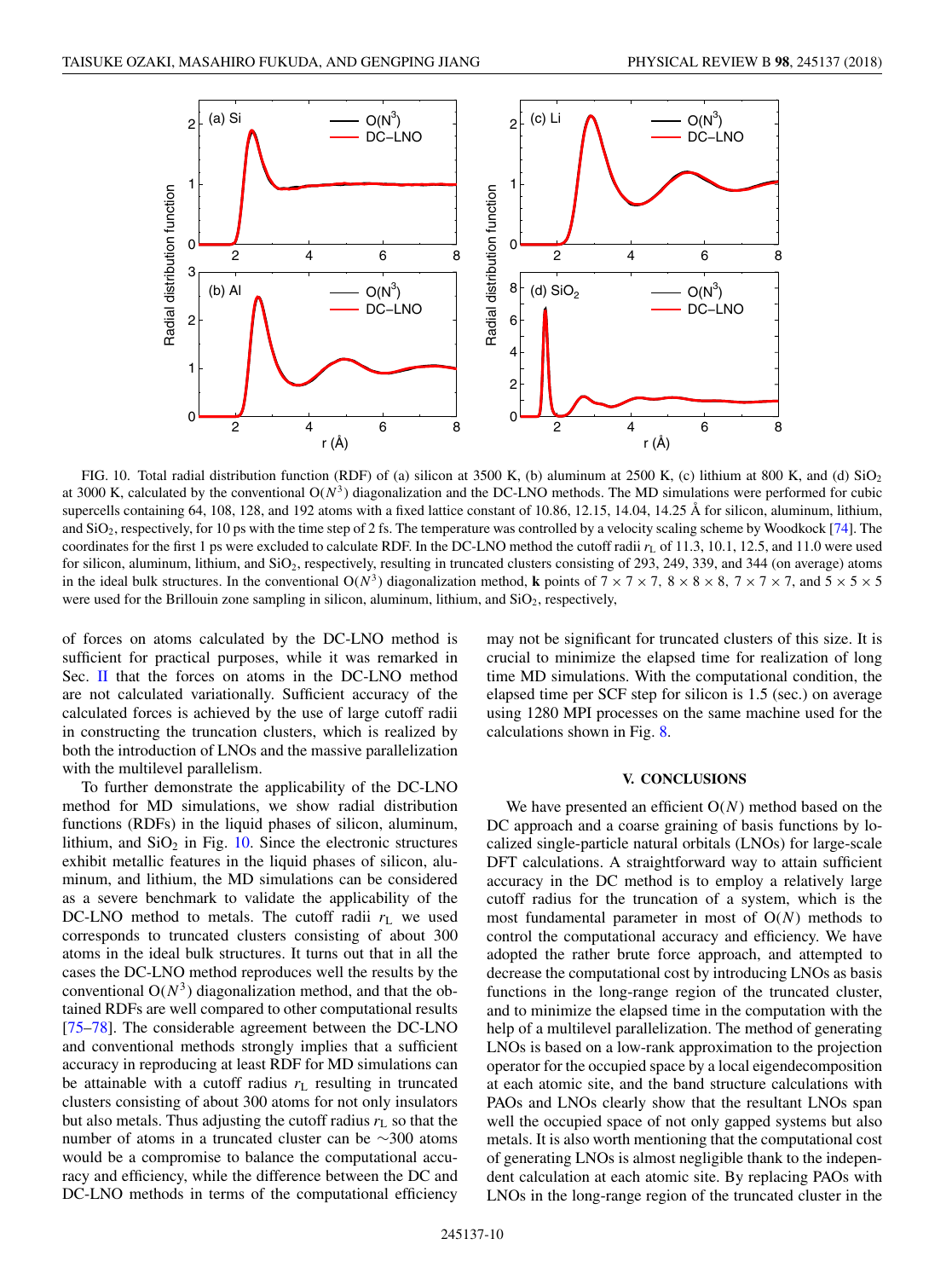<span id="page-10-0"></span>DC method, the computational cost of the DC method can be reduced without largely sacrificing the accuracy. Noting that the DC-LNO method holds the simple algorithm of the original DC method suited for parallel calculations, we have implemented a multilevel parallelization using MPI by taking account of the atom level, spin level, and diagonalization level. It was demonstrated that the speed-up of the DC-LNO method by the multilevel parallelization can be expected up to a specific number of MPI processes which corresponds to the product of the number of atoms, the multiplicity of spin index, and the number of CPU cores in a single computer node. For example, if a spin-polarized calculation is performed for a system consisting of 1000 atoms on a parallel computer with 20 CPU cores per node, a high parallel efficiency might be expected up to 40 000 MPI processes. As a validation of the applicability of the DC-LNO method, we have performed MD simulations for liquid phases of an insulator, semiconductor, and metals, and confirmed that the RDFs calculated by the DC-LNOs are in good agreement with those by the conventional  $O(N^3)$  diagonalization method, which may lead to its various applications to structural determinations of amorphous and liquid structures of complicated materials [\[79–83\]](#page-13-0). Considering the simplicity and robustness of the algorithm, we conclude that the DC-LNO method is an efficient and accurate approach to large-scale DFT calculations for a wide variety of materials including metals.

#### **ACKNOWLEDGMENTS**

This work was supported by Priority Issue (Creation of new functional devices and high-performance materials to support next-generation industries) to be tackled by using Post 'K' Computer, MEXT, Japan. Part of the computation in the study was performed using the computational facility of the Japan Advanced Institute of Science and Technology.

## **APPENDIX: ASYMPTOTIC BEHAVIORS OF THE OFF-DIAGONAL GREEN FUNCTIONS**

As an example we show asymptotic behaviors of the offdiagonal Green functions for an one-dimensional (1D) tightbinding (TB) model with a single *s* orbital on each site, and relate the asymptotic behaviors to electronic structures in gapped and metallic systems. The analysis interprets evidently the oscillating behavior of the error in the total energy of the metallic systems as shown in Fig. [5,](#page-6-0) and the rapid convergence in a high electronic temperature [\[24,](#page-11-0)[33\]](#page-12-0).

Let us consider an orthogonal chain model with the nearest neighbor interaction  $t$  and the on-site energy  $\varepsilon$  as defined by

$$
\hat{H} = \varepsilon \sum_{i} \hat{c}_{i}^{\dagger} \hat{c}_{i} + t \sum_{i} (\hat{c}_{i}^{\dagger} \hat{c}_{i+1} + \text{H.c.}), \tag{A1}
$$

where *t* is assumed to be positive. By tridiagonalizing the Hamiltonian with a Lanczos algorithm starting from a site  $(i = 0)$ , and calculating the diagonal Green function via a continued fraction using the recursion method [\[84,85\]](#page-13-0), one obtains a well known result for the diagonal Green function  $G_{00}$  as follows:

$$
G_{00}(Z) = \frac{1}{\sqrt{(Z - \varepsilon)^2 - 4t^2}}.\tag{A2}
$$

The off-diagonal Green functions can be obtained by us-ing a recurrence relation [\[86\]](#page-13-0) derived from  $G^{(L)}(Z)(Z H^{(L)}$ ) = *I*, where  $G^{(L)}$  and  $H^{(L)}$  are the Green function and Hamiltonian matrices represented by the Lanczos vectors, and by performing a back unitary transformation as

$$
G_{01}(Z) = G_{00}(Z)\frac{\gamma}{2} - \frac{1}{2t},
$$
 (A3)

$$
G_{02}(Z) = G_{00}(Z) \left(\frac{\gamma^2}{2} - 1\right) - \frac{\gamma}{2t}, \tag{A4}
$$

$$
G_{03}(Z) = G_{00}(Z) \left(\frac{\gamma^3}{2} - \frac{3}{2}\gamma\right) - \frac{\gamma^2 - 1}{2t}, \quad (A5)
$$

$$
G_{04}(Z) = G_{00}(Z) \left( \frac{\gamma^4}{2} - 2\gamma^2 + 1 \right) - \frac{\gamma^3 - 2\gamma}{2t}, \quad (A6)
$$

where  $\gamma = (Z - \varepsilon)/t$  and  $G_{0j}$  is the off-diagonal element of Green function between the sites  $0$  and  $j$ . It turns out that the off-diagonal Green functions can be expressed by  $G_{00}$  and *γ* . To see the asymptotic behavior of the off-diagonal Green functions, by employing the following formula [\[87\]](#page-13-0):

$$
\frac{1}{\sqrt{a^2 - x^2}} = \frac{1}{a} \sum_{n=0}^{\infty} \frac{\binom{2n}{n}}{4^n a^{2n}} x^{2n}
$$
 (A7)

with the radius of convergence  $|a|$ , we Taylor expand  $G_{00}$  at  $\gamma^{-1} = 0$  as

$$
G_{00}(Z) = \frac{1}{t} \sum_{n=0}^{\infty} \frac{\binom{2n}{n}}{4^n 2^{-2n}} \gamma^{-(2n+1)}
$$
  
=  $\frac{1}{t} \left( \frac{1}{\gamma} + \frac{2}{\gamma^3} + \frac{6}{\gamma^5} + \frac{20}{\gamma^7} + \cdots \right),$  (A8)

where the convergence is guaranteed for  $|\gamma| > 2$ . By inserting Eq.  $(A8)$  into Eqs.  $(A3)$ – $(A6)$ , and taking the leading terms, we obtain the following relation:

$$
G_{0j}(Z) \propto \frac{1}{t\gamma^{j+1}}.\tag{A9}
$$

Thus, we see that *G*0*<sup>j</sup>* approaches to zero asymptotically for  $|\gamma| > 2$  as  $j \to \infty$ . On the other hand the Green functions at *Z* = *ε* corresponding to  $γ$  = 0 are given by

$$
G_{0(2k-1)}(\varepsilon) = \frac{(-1)^k}{2t}, \tag{A10}
$$

$$
G_{0(2k)}(\varepsilon) = (-1)^k G_{00}(\varepsilon), \tag{A11}
$$

where  $G_{00}(\varepsilon) = \frac{-i}{2t}$ . It is found that  $G_{0j}$  at  $\gamma = 0$  exhibits an oscillating behavior as a function of *j* , and never decays.

We now relate the asymptotic behaviors of Green functions to the calculation of density matrix, which is defined by Eq. [\(24\)](#page-3-0). Introducing the Matsubara expansion of the Fermi-Dirac function, and changing the integration path with the Cauchy theorem, one has [\[88\]](#page-13-0)

$$
\rho_{0j} = \frac{1}{2}\delta_{0j} + \text{Im}\left[\frac{2i}{\beta}\sum_{p=1}^{\infty}G_{0j}(\alpha_p)\right],\tag{A12}
$$

where  $\alpha_p$  are Matsubara poles located at  $\mu + i \frac{(2p-1)\pi}{\beta}$  with a chemical potential of  $\mu$  and  $\beta = \frac{1}{k_B T}$ . The expression allows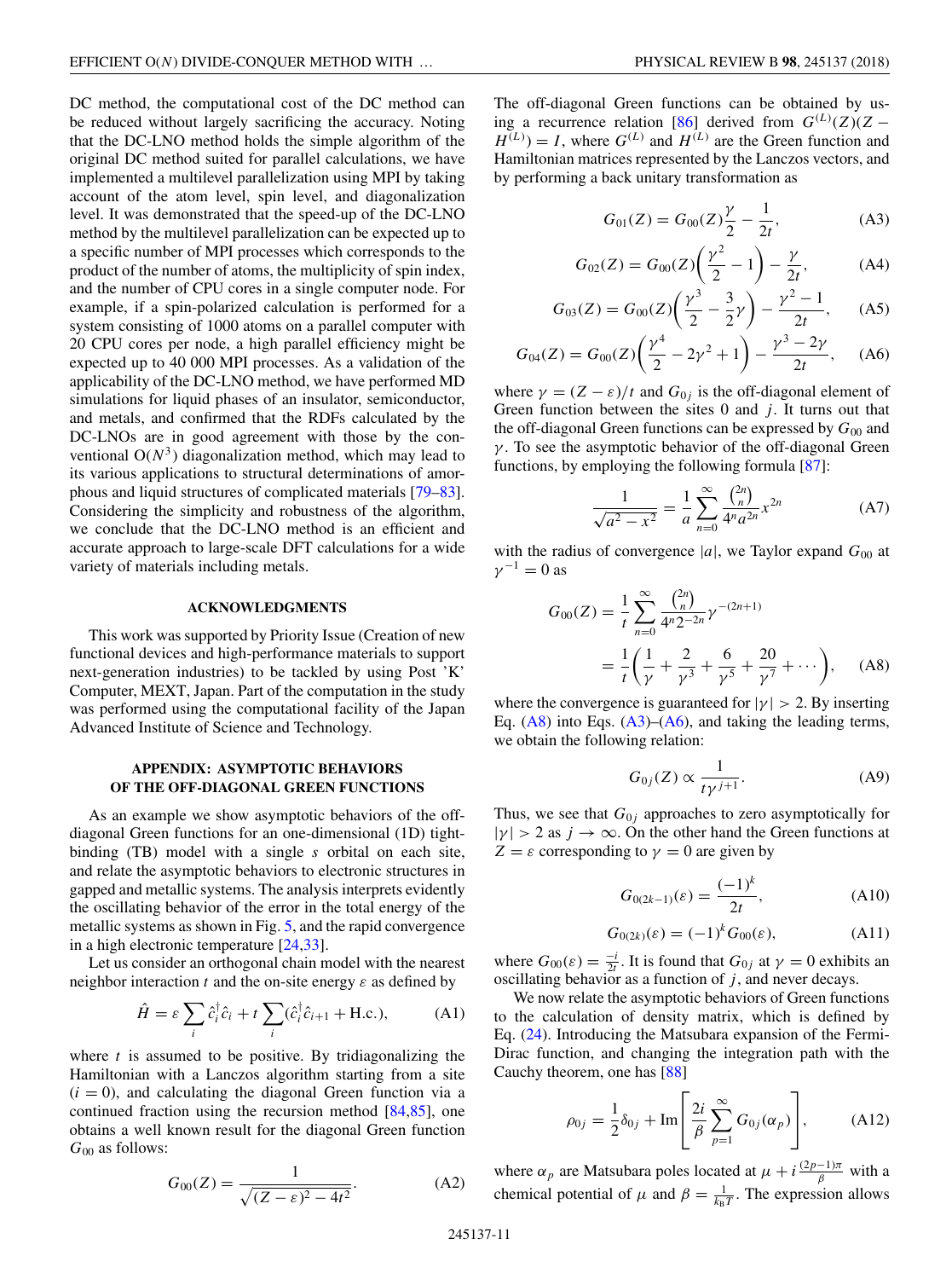<span id="page-11-0"></span>

FIG. 11. Relation between the position of Matsubara poles (black filled circles), the spectrum range on the real axis (blue filled rectangles), and the convergent region of the off-diagonal Green functions whose boundaries are shown by red circles in the complex plane for (a) metal and (b) insulator. In the simple TB model, the bandwidth *w* is given by 4*t*, and the off-diagonal Green function  $G_{0j}$ decays asymptotically as *j* increases in the exterior region of the red circles.

us to figure out a relation between the Matsubara poles, where the Green functions are evaluated, and the convergent region of the off-diagonal Green functions as illustrated in Fig. 11. Remembering that in the simple TB model the bandwidth *w* is given by 4*t*, and assuming that the single band is halffilled in the metallic case, we may have Matsubara poles in the red circle, which is the nonconvergent region of the off-diagonal Green functions as shown in Fig. 11(a). Since the off-diagonal Green functions evaluated at the Matsubara poles in the red circle do not simply decay in real space as *j* increases, the truncation scheme commonly adopted in most of  $O(N)$  methods should suffer from the long-range

characteristics of the off-diagonal Green functions, while the effect can appear in a different way depending on underlying principles of each O(*N*) method. In the DC-LNO method the truncated eigenvalue problem  $H^{(i)}c_{\mu}^{(i)} = \varepsilon_{\mu}^{(i)}S^{(i)}c_{\mu}^{(i)}$  is solved for each atom  $i$ , and the integration of Eqs.  $(24)$  and  $(25)$ can be easily performed on the real axis since we have the approximate spectrum representation of Eq. [\(27\)](#page-4-0). The way of evaluating the density matrix is numerically equivalent to the computational method via a generalized formula of Eq. [\(A12\)](#page-10-0) to the nonorthogonal basis set, where the Green functions for the truncated problem are computed at each Matsubara pole by the inverse calculation, since the Green function computed through the spectrum representation is exactly the same as the one computed by the inverse calculation. Therefore the oscillating behavior of error in the total energy calculation observed in Figs.  $5(d)$ – $5(f)$  should be attributed to the long-range characteristics of the off-diagonal Green functions. It can also be understood that the use of a higher electronic temperature suppresses the deficiency since all the Matsubara poles can be placed in the exterior region of the red circles beyond a critical temperature  $[24,33]$  $[24,33]$ . On the other hand, we model an insulator by considering two bands as shown in Fig. 11(b), where each of them is expressed by the 1D TB model and the bands are separated by a finite gap. Unlike the metallic case, all the Matsubara poles are located in the exterior region of the red circles. The feature guarantees that  $\rho_{0j}$  decays as *j* increases since all the Green functions in the summation of Eq. [\(A12\)](#page-10-0) decay as *j* increases, theoretically justifying that the truncation scheme is valid for gapped systems, although our benchmark calculations imply that the use of a large cutoff radius diminishes the effect of the long-range characteristics of the off-diagonal Green functions even to metals at least for the calculations of density matrix and energy density matrix in a practical sense.

- [1] P. Hohenberg and W. Kohn, [Phys. Rev.](https://doi.org/10.1103/PhysRev.136.B864) **[136](https://doi.org/10.1103/PhysRev.136.B864)**, [B864](https://doi.org/10.1103/PhysRev.136.B864) [\(1964\)](https://doi.org/10.1103/PhysRev.136.B864).
- [2] W. Kohn and L. J. Sham, [Phys. Rev.](https://doi.org/10.1103/PhysRev.140.A1133) **[140](https://doi.org/10.1103/PhysRev.140.A1133)**, [A1133](https://doi.org/10.1103/PhysRev.140.A1133) [\(1965\)](https://doi.org/10.1103/PhysRev.140.A1133).
- [3] F. Neese, [Coordin. Chem. Rev.](https://doi.org/10.1016/j.ccr.2008.05.014) **[253](https://doi.org/10.1016/j.ccr.2008.05.014)**, [526](https://doi.org/10.1016/j.ccr.2008.05.014) [\(2009\)](https://doi.org/10.1016/j.ccr.2008.05.014).
- [4] R. O. Jones, [Rev. Mod. Phys.](https://doi.org/10.1103/RevModPhys.87.897) **[87](https://doi.org/10.1103/RevModPhys.87.897)**, [897](https://doi.org/10.1103/RevModPhys.87.897) [\(2015\)](https://doi.org/10.1103/RevModPhys.87.897).
- [5] D. J. Cole and N. D. M. Hine, [J. Phys.: Condens. Matter](https://doi.org/10.1088/0953-8984/28/39/393001) **[28](https://doi.org/10.1088/0953-8984/28/39/393001)**, [393001](https://doi.org/10.1088/0953-8984/28/39/393001) [\(2016\)](https://doi.org/10.1088/0953-8984/28/39/393001).
- [6] A. Jain, Y. Shin, and K. A. Persson, [Nat. Rev. Mater.](https://doi.org/10.1038/natrevmats.2015.4) **[1](https://doi.org/10.1038/natrevmats.2015.4)**, [15004](https://doi.org/10.1038/natrevmats.2015.4) [\(2016\)](https://doi.org/10.1038/natrevmats.2015.4).
- [7] H. Sawada, S. Taniguchi, K. Kawakami, and T. Ozaki, [Modelling Simul. Mater. Sci. Eng.](https://doi.org/10.1088/0965-0393/21/4/045012) **[21](https://doi.org/10.1088/0965-0393/21/4/045012)**, [045012](https://doi.org/10.1088/0965-0393/21/4/045012) [\(2013\)](https://doi.org/10.1088/0965-0393/21/4/045012).
- [8] H. Sawada, S. Taniguchi, K. Kawakami, and T. Ozaki, [Metals](https://doi.org/10.3390/met7070277) **[7](https://doi.org/10.3390/met7070277)**, [277](https://doi.org/10.3390/met7070277) [\(2017\)](https://doi.org/10.3390/met7070277).
- [9] M. Wakeda, T. Tsuru, M. Kohyama, T. Ozaki, H. Sawada, M. Itakura, and S. Ogata, [Acta Mater.](https://doi.org/10.1016/j.actamat.2017.04.017) **[131](https://doi.org/10.1016/j.actamat.2017.04.017)**, [445](https://doi.org/10.1016/j.actamat.2017.04.017) [\(2017\)](https://doi.org/10.1016/j.actamat.2017.04.017).
- [10] [L. Lin, J. Lu, L. Ying, R. Car, and W. E,](https://projecteuclid.org/euclid.cms/1256562822) Commun. Math. Sci. **7**, 755 (2009).
- [11] T. Ozaki, [Phys. Rev. B](https://doi.org/10.1103/PhysRevB.82.075131) **[82](https://doi.org/10.1103/PhysRevB.82.075131)**, [075131](https://doi.org/10.1103/PhysRevB.82.075131) [\(2010\)](https://doi.org/10.1103/PhysRevB.82.075131).
- [12] S. Goedecker, [Rev. Mod. Phys.](https://doi.org/10.1103/RevModPhys.71.1085) **[71](https://doi.org/10.1103/RevModPhys.71.1085)**, [1085](https://doi.org/10.1103/RevModPhys.71.1085) [\(1999\)](https://doi.org/10.1103/RevModPhys.71.1085).
- [13] D. R. Bowler and T. Miyazaki, [Rep. Prog. Phys.](https://doi.org/10.1088/0034-4885/75/3/036503) **[75](https://doi.org/10.1088/0034-4885/75/3/036503)**, [036503](https://doi.org/10.1088/0034-4885/75/3/036503) [\(2012\)](https://doi.org/10.1088/0034-4885/75/3/036503).
- [14] [J. Aarons, M. Sarwar, D. Thompsett, and C.-K. Skylaris,](https://doi.org/10.1063/1.4972007) J. Chem. Phys. **[145](https://doi.org/10.1063/1.4972007)**, [220901](https://doi.org/10.1063/1.4972007) [\(2016\)](https://doi.org/10.1063/1.4972007).
- [15] J. M. Soler, E. Artacho, J. D. Gale, A. García, J. Junquera, P. Ordejón, and D. Sánchez-Portal, [J. Phys.: Condens. Matter](https://doi.org/10.1088/0953-8984/14/11/302) **[14](https://doi.org/10.1088/0953-8984/14/11/302)**, [2745](https://doi.org/10.1088/0953-8984/14/11/302) [\(2002\)](https://doi.org/10.1088/0953-8984/14/11/302).
- [16] M. J. Gillan, D. R. Bowler, A. S. Torralba, and T. Miyazaki, [Comput. Phys. Commun.](https://doi.org/10.1016/j.cpc.2007.02.075) **[177](https://doi.org/10.1016/j.cpc.2007.02.075)**, [14](https://doi.org/10.1016/j.cpc.2007.02.075) [\(2007\)](https://doi.org/10.1016/j.cpc.2007.02.075).
- [17] C.-K. Skylaris, P. D. Haynes, A. A. Mostofi, and M. C. Payne, [J. Chem. Phys.](https://doi.org/10.1063/1.1839852) **[122](https://doi.org/10.1063/1.1839852)**, [084119](https://doi.org/10.1063/1.1839852) [\(2005\)](https://doi.org/10.1063/1.1839852).
- [18] E. Tsuchida, [J. Phys. Soc. Jpn.](https://doi.org/10.1143/JPSJ.76.034708) **[76](https://doi.org/10.1143/JPSJ.76.034708)**, [034708](https://doi.org/10.1143/JPSJ.76.034708) [\(2007\)](https://doi.org/10.1143/JPSJ.76.034708).
- [19] [F. Shimojo, R. K. Kalia, A. Nakano, and P. Vashishta,](https://doi.org/10.1103/PhysRevB.77.085103) Phys. Rev. B **[77](https://doi.org/10.1103/PhysRevB.77.085103)**, [085103](https://doi.org/10.1103/PhysRevB.77.085103) [\(2008\)](https://doi.org/10.1103/PhysRevB.77.085103).
- [20] S. Mohr, L. E. Ratcliff, L. Genovese, D. Caliste, P. Boulanger, S. Goedecker, and T. Deutsch, [Phys. Chem. Chem. Phys.](https://doi.org/10.1039/C5CP00437C) **[17](https://doi.org/10.1039/C5CP00437C)**, [31360](https://doi.org/10.1039/C5CP00437C) [\(2015\)](https://doi.org/10.1039/C5CP00437C).
- [21] J. VandeVondele, M. Krack, F. Mohamed, M. Parrinello, T. Chassaing, and J. Hutter, [Comput. Phys. Commun.](https://doi.org/10.1016/j.cpc.2004.12.014) **[167](https://doi.org/10.1016/j.cpc.2004.12.014)**, [103](https://doi.org/10.1016/j.cpc.2004.12.014) [\(2005\)](https://doi.org/10.1016/j.cpc.2004.12.014).
- [22] [J. VandeVondele, U. Borštnik, and J. Hutter,](https://doi.org/10.1021/ct200897x) J. Chem. Theory Comput. **[8](https://doi.org/10.1021/ct200897x)**, [3565](https://doi.org/10.1021/ct200897x) [\(2012\)](https://doi.org/10.1021/ct200897x).
- [23] [R. Z. Khaliullin, J. VandeVondele, and J. Hutter,](https://doi.org/10.1021/ct400595k) J. Chem. Theory Comput. **[10](https://doi.org/10.1021/ct400595k)**, [4421](https://doi.org/10.1021/ct400595k) [\(2013\)](https://doi.org/10.1021/ct400595k).
- [24] F. R. Krajewski and M. Parrinello, [Phys. Rev. B](https://doi.org/10.1103/PhysRevB.71.233105) **[71](https://doi.org/10.1103/PhysRevB.71.233105)**, [233105](https://doi.org/10.1103/PhysRevB.71.233105) [\(2005\)](https://doi.org/10.1103/PhysRevB.71.233105).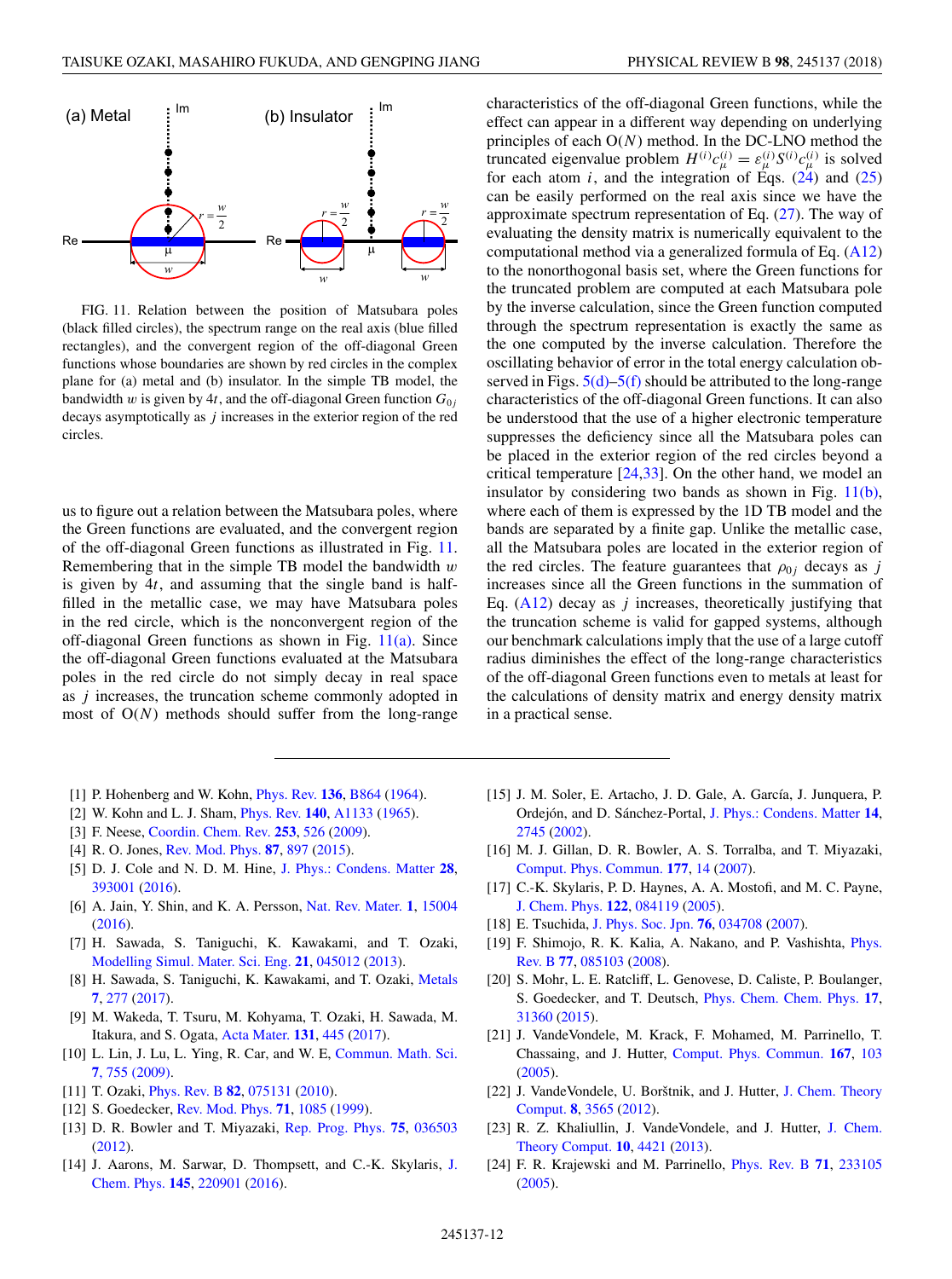- <span id="page-12-0"></span>[25] [G. S. Ho, V. L. Lignéresa, and E. A. Carter,](https://doi.org/10.1016/j.cpc.2008.07.002) Comput. Phys. Commun. **[179](https://doi.org/10.1016/j.cpc.2008.07.002)**, [839](https://doi.org/10.1016/j.cpc.2008.07.002) [\(2008\)](https://doi.org/10.1016/j.cpc.2008.07.002).
- [26] J. E. Inglesfield, [J. Phys. C](https://doi.org/10.1088/0022-3719/14/26/015) **[14](https://doi.org/10.1088/0022-3719/14/26/015)**, [3795](https://doi.org/10.1088/0022-3719/14/26/015) [\(1981\)](https://doi.org/10.1088/0022-3719/14/26/015).
- [27] Y. Wang, G. M. Stocks, W. A. Shelton, D. M. C. Nicholson, Z. Szotek, and W. M. Temmerman, [Phys. Rev. Lett.](https://doi.org/10.1103/PhysRevLett.75.2867) **[75](https://doi.org/10.1103/PhysRevLett.75.2867)**, [2867](https://doi.org/10.1103/PhysRevLett.75.2867) [\(1995\)](https://doi.org/10.1103/PhysRevLett.75.2867).
- [28] R. Zeller, P. H. Dederichs, B. Újfalussy, L. Szunyogh, and P. Weinberger, [Phys. Rev. B](https://doi.org/10.1103/PhysRevB.52.8807) **[52](https://doi.org/10.1103/PhysRevB.52.8807)**, [8807](https://doi.org/10.1103/PhysRevB.52.8807) [\(1995\)](https://doi.org/10.1103/PhysRevB.52.8807).
- [29] R. Zeller, [J. Phys.: Condens. Matter](https://doi.org/10.1088/0953-8984/20/29/294215) **[20](https://doi.org/10.1088/0953-8984/20/29/294215)**, [294215](https://doi.org/10.1088/0953-8984/20/29/294215) [\(2008\)](https://doi.org/10.1088/0953-8984/20/29/294215).
- [30] L. Lin and L. Zepeda-Núñez, [arXiv:1807.08859.](http://arxiv.org/abs/arXiv:1807.08859)
- [31] W. Yang, [Phys. Rev. Lett.](https://doi.org/10.1103/PhysRevLett.66.1438) **[66](https://doi.org/10.1103/PhysRevLett.66.1438)**, [1438](https://doi.org/10.1103/PhysRevLett.66.1438) [\(1991\)](https://doi.org/10.1103/PhysRevLett.66.1438).
- [32] W. Yang and T. Lee, [J. Chem. Phys.](https://doi.org/10.1063/1.470549) **[103](https://doi.org/10.1063/1.470549)**, [5674](https://doi.org/10.1063/1.470549) [\(1995\)](https://doi.org/10.1063/1.470549).
- [33] T. Ozaki, [Phys. Rev. B](https://doi.org/10.1103/PhysRevB.64.195126) **[64](https://doi.org/10.1103/PhysRevB.64.195126)**, [195126](https://doi.org/10.1103/PhysRevB.64.195126) [\(2001\)](https://doi.org/10.1103/PhysRevB.64.195126).
- [34] T. Ozaki, [Phys. Rev. B](https://doi.org/10.1103/PhysRevB.74.245101) **[74](https://doi.org/10.1103/PhysRevB.74.245101)**, [245101](https://doi.org/10.1103/PhysRevB.74.245101) [\(2006\)](https://doi.org/10.1103/PhysRevB.74.245101).
- [35] [F. Shimojo, R. K. Kalia, A. Nakano, and P. Vashishta,](https://doi.org/10.1016/j.cpc.2005.01.005) Comput. Phys. Commun. **[167](https://doi.org/10.1016/j.cpc.2005.01.005)**, [151](https://doi.org/10.1016/j.cpc.2005.01.005) [\(2005\)](https://doi.org/10.1016/j.cpc.2005.01.005).
- [36] T. V. T. Duy and T. Ozaki, [Comput. Phys. Commun.](https://doi.org/10.1016/j.cpc.2013.11.008) **[185](https://doi.org/10.1016/j.cpc.2013.11.008)**, [777](https://doi.org/10.1016/j.cpc.2013.11.008) [\(2014\)](https://doi.org/10.1016/j.cpc.2013.11.008).
- [37] T. Ohwaki, M. Otani, T. Ikeshoji, and T. Ozaki, [J. Chem. Phys.](https://doi.org/10.1063/1.3698583) **[136](https://doi.org/10.1063/1.3698583)**, [134101](https://doi.org/10.1063/1.3698583) [\(2012\)](https://doi.org/10.1063/1.3698583).
- [38] T. Ohwaki, M. Otani, and T. Ozaki, [J. Chem. Phys.](https://doi.org/10.1063/1.4884119) **[140](https://doi.org/10.1063/1.4884119)**, [244105](https://doi.org/10.1063/1.4884119) [\(2014\)](https://doi.org/10.1063/1.4884119).
- [39] T. Ohwaki, T. Ozaki, Y. Okuno, T. Ikeshoji, H. Imai, and M. Otani, [Phys. Chem. Chem. Phys.](https://doi.org/10.1039/C7CP08569A) **[20](https://doi.org/10.1039/C7CP08569A)**, [11586](https://doi.org/10.1039/C7CP08569A) [\(2018\)](https://doi.org/10.1039/C7CP08569A).
- [40] T. Ozaki, [Phys. Rev. B.](https://doi.org/10.1103/PhysRevB.67.155108) **[67](https://doi.org/10.1103/PhysRevB.67.155108)**, [155108](https://doi.org/10.1103/PhysRevB.67.155108) [\(2003\)](https://doi.org/10.1103/PhysRevB.67.155108).
- [41] T. Ozaki and H. Kino, [Phys. Rev. B](https://doi.org/10.1103/PhysRevB.69.195113) **[69](https://doi.org/10.1103/PhysRevB.69.195113)**, [195113](https://doi.org/10.1103/PhysRevB.69.195113) [\(2004\)](https://doi.org/10.1103/PhysRevB.69.195113).
- [42] P.-O. Löwdin, [J. Chem. Phys.](https://doi.org/10.1063/1.1747632) **[18](https://doi.org/10.1063/1.1747632)**, [365](https://doi.org/10.1063/1.1747632) [\(1950\)](https://doi.org/10.1063/1.1747632).
- [43] To perform the low-rank approximation, a Schur decomposition, which is a similarity transformation, can also be considered. However, an ordered Schur decomposition, which orders diagonal elements of the upper triangular matrix in descending order, is required to extract a subspace for a set of LNOs, and the algorithm has not been available in popular libraries such as LAPACK [48]. Another choice is a singular value decomposition (SVD), which has been widely used for low-rank approximations in many fields. While SVD might work in a similar way, it should be noted that SVD is not a similarity transformation, and the singular values do not correspond to the populations.
- [44] It is worth mentioning that a generalization in the approach is to expand LNOs with multisite PAOs including contributions of the central and neighboring atoms [45–47]. A study toward this direction will be in a future work.
- [45] M. J. Rayson and P. R. Briddon, [Phys. Rev. B](https://doi.org/10.1103/PhysRevB.80.205104) **[80](https://doi.org/10.1103/PhysRevB.80.205104)**, [205104](https://doi.org/10.1103/PhysRevB.80.205104) [\(2009\)](https://doi.org/10.1103/PhysRevB.80.205104).
- [46] [A. Nakata, D. R. Bowler, and T. Miyazaki,](https://doi.org/10.1021/ct5004934) J. Chem. Theory Comput. **[10](https://doi.org/10.1021/ct5004934)**, [4813](https://doi.org/10.1021/ct5004934) [\(2014\)](https://doi.org/10.1021/ct5004934).
- [47] [A. Nakata, D. R. Bowler, and T. Miyazaki,](https://doi.org/10.1039/C5CP00934K) *Phys. Chem. Chem.* Phys. **[17](https://doi.org/10.1039/C5CP00934K)**, [31427](https://doi.org/10.1039/C5CP00934K) [\(2015\)](https://doi.org/10.1039/C5CP00934K).
- [48] E. Anderson, Z. Bai, C. Bischof, L. S. Blackford, J. Demmel, J. Dongarra, J. Du. Croz, A. Greenbaum, S. Hammarling, A. McKenney, and D. Sorensen, LAPACK Users Guide, 3rd ed. (PA: Society for Industrial and Applied Mathematics, Philadelphia, 1999).
- [49] N. Marzari and D. Vanderbilt, [Phys. Rev. B](https://doi.org/10.1103/PhysRevB.56.12847) **[56](https://doi.org/10.1103/PhysRevB.56.12847)**, [12847](https://doi.org/10.1103/PhysRevB.56.12847) [\(1997\)](https://doi.org/10.1103/PhysRevB.56.12847).
- [50] N. Marzari, A. A. Mostofi, J. R. Yates, I. Souza, and D. Vanderbilt, [Rev. Mod. Phys.](https://doi.org/10.1103/RevModPhys.84.1419) **[84](https://doi.org/10.1103/RevModPhys.84.1419)**, [1419](https://doi.org/10.1103/RevModPhys.84.1419) [\(2012\)](https://doi.org/10.1103/RevModPhys.84.1419).
- [51] W. C. Lu, C. Z. Wang, T. L. Chan, K. Ruedenberg, and K. M. Ho, [Phys. Rev. B](https://doi.org/10.1103/PhysRevB.70.041101) **[70](https://doi.org/10.1103/PhysRevB.70.041101)**, [041101\(R\)](https://doi.org/10.1103/PhysRevB.70.041101) [\(2004\)](https://doi.org/10.1103/PhysRevB.70.041101).
- [52] T.-L. Chan, Y. X. Yao, C. Z. Wang, W. C. Lu, J. Li, X. F. Qian, S. Yip, and K. M. Ho, [Phys. Rev. B](https://doi.org/10.1103/PhysRevB.76.205119) **[76](https://doi.org/10.1103/PhysRevB.76.205119)**, [205119](https://doi.org/10.1103/PhysRevB.76.205119) [\(2007\)](https://doi.org/10.1103/PhysRevB.76.205119).
- [53] X. Qian, J. Li, L. Qi, C.-Z. Wang, T.-L. Chan, Y.-X. Yao, K.-M. Ho, and S. Yip, [Phys. Rev. B](https://doi.org/10.1103/PhysRevB.78.245112) **[78](https://doi.org/10.1103/PhysRevB.78.245112)**, [245112](https://doi.org/10.1103/PhysRevB.78.245112) [\(2008\)](https://doi.org/10.1103/PhysRevB.78.245112).
- [54] S. Goedecker, [J. Comput. Phys.](https://doi.org/10.1006/jcph.1995.1097) **[118](https://doi.org/10.1006/jcph.1995.1097)**, [261](https://doi.org/10.1006/jcph.1995.1097) [\(1995\)](https://doi.org/10.1006/jcph.1995.1097).
- [55] D. Anil, L. Lin, and Y. Lexing, [J. Chem. Theory Comput.](https://doi.org/10.1021/ct500985f) **[11](https://doi.org/10.1021/ct500985f)**, [1463](https://doi.org/10.1021/ct500985f) [\(2015\)](https://doi.org/10.1021/ct500985f).
- [56] D. Anil, L. Lin, and Y. Lexing, [J. Comput. Phys.](https://doi.org/10.1016/j.jcp.2016.12.053) **[334](https://doi.org/10.1016/j.jcp.2016.12.053)**, [1](https://doi.org/10.1016/j.jcp.2016.12.053) [\(2017\)](https://doi.org/10.1016/j.jcp.2016.12.053).
- [57] E. Tsuchida and M. Tsukada, [Phys. Rev. B](https://doi.org/10.1103/PhysRevB.54.7602) **[54](https://doi.org/10.1103/PhysRevB.54.7602)**, [7602](https://doi.org/10.1103/PhysRevB.54.7602) [\(1996\)](https://doi.org/10.1103/PhysRevB.54.7602).
- [58] [J.-L. Fattebert, R. D. Hornung, and A. M. Wissink,](https://doi.org/10.1016/j.jcp.2006.10.013) J. Comput. Phys. **[223](https://doi.org/10.1016/j.jcp.2006.10.013)**, [759](https://doi.org/10.1016/j.jcp.2006.10.013) [\(2007\)](https://doi.org/10.1016/j.jcp.2006.10.013).
- [59] J. R. Chelikowsky, N. Troullier, and Y. Saad, [Phys. Rev. Lett.](https://doi.org/10.1103/PhysRevLett.72.1240) **[72](https://doi.org/10.1103/PhysRevLett.72.1240)**, [1240](https://doi.org/10.1103/PhysRevLett.72.1240) [\(1994\)](https://doi.org/10.1103/PhysRevLett.72.1240).
- [60] J. Iwata, D. Takahashi, A. Oshiyama, T. Boku, K. Shiraishi, S. Okada, and K. Yabana, [J. Comput. Phys.](https://doi.org/10.1016/j.jcp.2009.11.038) **[229](https://doi.org/10.1016/j.jcp.2009.11.038)**, [2339](https://doi.org/10.1016/j.jcp.2009.11.038) [\(2010\)](https://doi.org/10.1016/j.jcp.2009.11.038).
- [61] T. Ono and K. Hirose, [Phys. Rev. B](https://doi.org/10.1103/PhysRevB.72.085115) **[72](https://doi.org/10.1103/PhysRevB.72.085115)**, [085115](https://doi.org/10.1103/PhysRevB.72.085115) [\(2005\)](https://doi.org/10.1103/PhysRevB.72.085115).
- [62] Although the matrix elements of the Green function associated with only the central atom *i* in the calculation of each truncated cluster *i* are calculated in our implementation, it is possible to generalize the single central atom to a cluster consisting of several atoms. An optimum size of the central cluster might be adjusted in order to reduce the computational cost as discussed in Appendix of Ref. [34]. However, symmetries in bulks, as can be confirmed in charge density and Mulliken populations, tend to be violated by introducing the central cluster instead of the single central atom. Therefore we choose the single central atom rather than the central cluster in order to preserve the symmetrical properties.
- [63] D. M. Ceperley and B. J. Alder, [Phys. Rev. Lett.](https://doi.org/10.1103/PhysRevLett.45.566) **[45](https://doi.org/10.1103/PhysRevLett.45.566)**, [566](https://doi.org/10.1103/PhysRevLett.45.566) [\(1980\)](https://doi.org/10.1103/PhysRevLett.45.566).
- [64] J. P. Perdew and A. Zunger, [Phys. Rev. B](https://doi.org/10.1103/PhysRevB.23.5048) **[23](https://doi.org/10.1103/PhysRevB.23.5048)**, [5048](https://doi.org/10.1103/PhysRevB.23.5048) [\(1981\)](https://doi.org/10.1103/PhysRevB.23.5048).
- [65] J. P. Perdew, K. Burke, and M. Ernzerhof, [Phys. Rev. Lett.](https://doi.org/10.1103/PhysRevLett.77.3865) **[77](https://doi.org/10.1103/PhysRevLett.77.3865)**, [3865](https://doi.org/10.1103/PhysRevLett.77.3865) [\(1996\)](https://doi.org/10.1103/PhysRevLett.77.3865).
- [66] The code OPENMX pseudoatomic basis functions, and pseudopotentials are available under terms of the GNU-GPL on a web site, [http://www.openmx-square.org/.](http://www.openmx-square.org/)
- [67] I. Morrison, D. M. Bylander, and L. Kleinman, [Phys. Rev. B](https://doi.org/10.1103/PhysRevB.47.6728) **[47](https://doi.org/10.1103/PhysRevB.47.6728)**, [6728](https://doi.org/10.1103/PhysRevB.47.6728) [\(1993\)](https://doi.org/10.1103/PhysRevB.47.6728).
- [68] G. Theurich and N. A. Hill, [Phys. Rev. B](https://doi.org/10.1103/PhysRevB.64.073106) **[64](https://doi.org/10.1103/PhysRevB.64.073106)**, [073106](https://doi.org/10.1103/PhysRevB.64.073106) [\(2001\)](https://doi.org/10.1103/PhysRevB.64.073106).
- [69] K. Lejaeghere, G. Bihlmayer, T. Björkman, P. Blaha, S. Blügel, V. Blum, D. Caliste, I. E. Castelli, S. J. Clark, A. Dal Corso, S. de Gironcoli, T. Deutsch, J. K. Dewhurst, I. Di Marco, C. Draxl, M. Dułak, O. Eriksson, J. A. Flores-Livas, K. F. Garrity, L. Genovese, P. Giannozzi, M. Giantomassi, S. Goedecker, X. Gonze, O. Grånäs, E. K. U. Gross, A. Gulans, F. Gygi, D. R. Hamann, P. J. Hasnip, N. A. W. Holzwarth, D. Iųsan, D. B. Jochym, F. Jollet, D. Jones, G. Kresse, K. Koepernik, E. Küçükbenli, Y. O. Kvashnin, I. L. M. Locht, S. Lubeck, M. Marsman, N. Marzari, U. Nitzsche, L. Nordström, T. Ozaki, L. Paulatto, C. J. Pickard, W. Poelmans, M. I. J. Probert, K. Refson, M. Richter, G. M. Rignanese, S. Saha, M. Scheffler, M. Schlipf, K. Schwarz, S. Sharma, F. Tavazza, P. Thunström, A. Tkatchenko, M. Torrent, D. Vanderbilt, M. J. van Setten, V. Van Speybroeck, J. M. Wills, J. R. Yates, G. X. Zhang, and S. Cottenier, [Science](https://doi.org/10.1126/science.aad3000) **[351](https://doi.org/10.1126/science.aad3000)**, [aad3000](https://doi.org/10.1126/science.aad3000) [\(2016\)](https://doi.org/10.1126/science.aad3000).
- [70] T. Ozaki and H. Kino, [Phys. Rev. B](https://doi.org/10.1103/PhysRevB.72.045121) **[72](https://doi.org/10.1103/PhysRevB.72.045121)**, [045121](https://doi.org/10.1103/PhysRevB.72.045121) [\(2005\)](https://doi.org/10.1103/PhysRevB.72.045121).
- [71] M.-H. Whangbo and H. Hoffmann, [J. Chem. Phys.](https://doi.org/10.1063/1.435677) **[68](https://doi.org/10.1063/1.435677)**, [5498](https://doi.org/10.1063/1.435677) [\(1978\)](https://doi.org/10.1063/1.435677).
- [72] J. S. Gómez-Jeria, [J. Chil. Chem. Soc.](https://doi.org/10.4067/S0717-97072009000400036) **[54](https://doi.org/10.4067/S0717-97072009000400036)**, [482](https://doi.org/10.4067/S0717-97072009000400036) [\(2009\)](https://doi.org/10.4067/S0717-97072009000400036).
- [73] A. Marek, V. Blum, R. Johanni, V. Havu, B. Lang, T. [Auckenthaler, A. Heinecke, H.-J. Bungartz, and H. Lederer,](https://doi.org/10.1088/0953-8984/26/21/213201) J. Phys.: Condens. Matter **[26](https://doi.org/10.1088/0953-8984/26/21/213201)**, [213201](https://doi.org/10.1088/0953-8984/26/21/213201) [\(2014\)](https://doi.org/10.1088/0953-8984/26/21/213201).
- [74] L. V. Woodcock, [Chem. Phys. Lett.](https://doi.org/10.1016/0009-2614(71)80281-6) **[10](https://doi.org/10.1016/0009-2614(71)80281-6)**, [257](https://doi.org/10.1016/0009-2614(71)80281-6) [\(1971\)](https://doi.org/10.1016/0009-2614(71)80281-6).